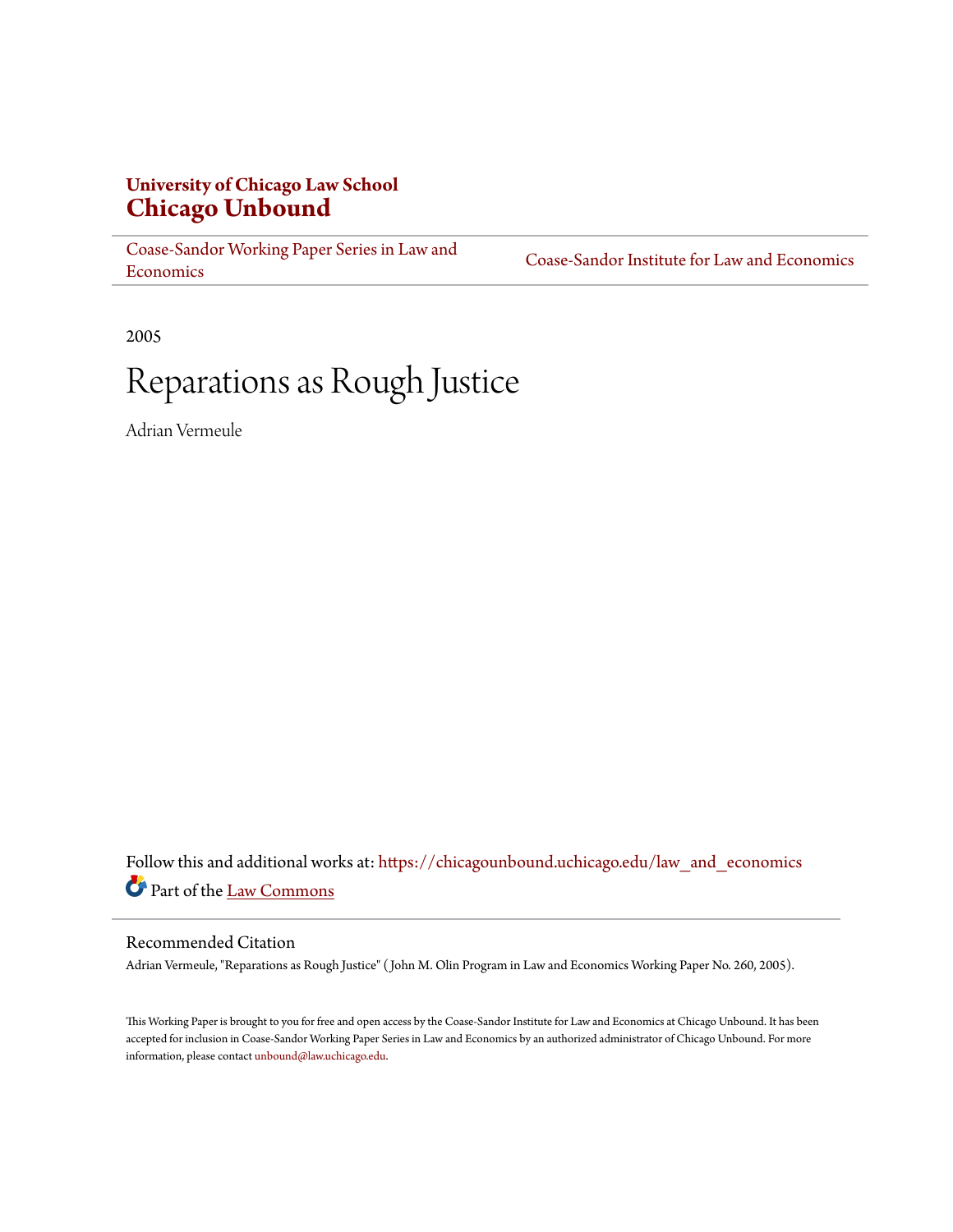# CHICAGO

#### **JOHN M. OLIN LAW & ECONOMICS WORKING PAPER NO. 260 (2D SERIES)**



### *Reparations as Rough Justice*

*Adrian Vermeule*

#### **THE LAW SCHOOL THE UNIVERSITY OF CHICAGO**

September 2005

This paper can be downloaded without charge at the John M. Olin Program in Law and Economics Working Paper Series: http://www.law.uchicago.edu/Lawecon/index.html and The Social Science Research Network Electronic Paper Collection: http://ssrn.com/abstract\_id=813086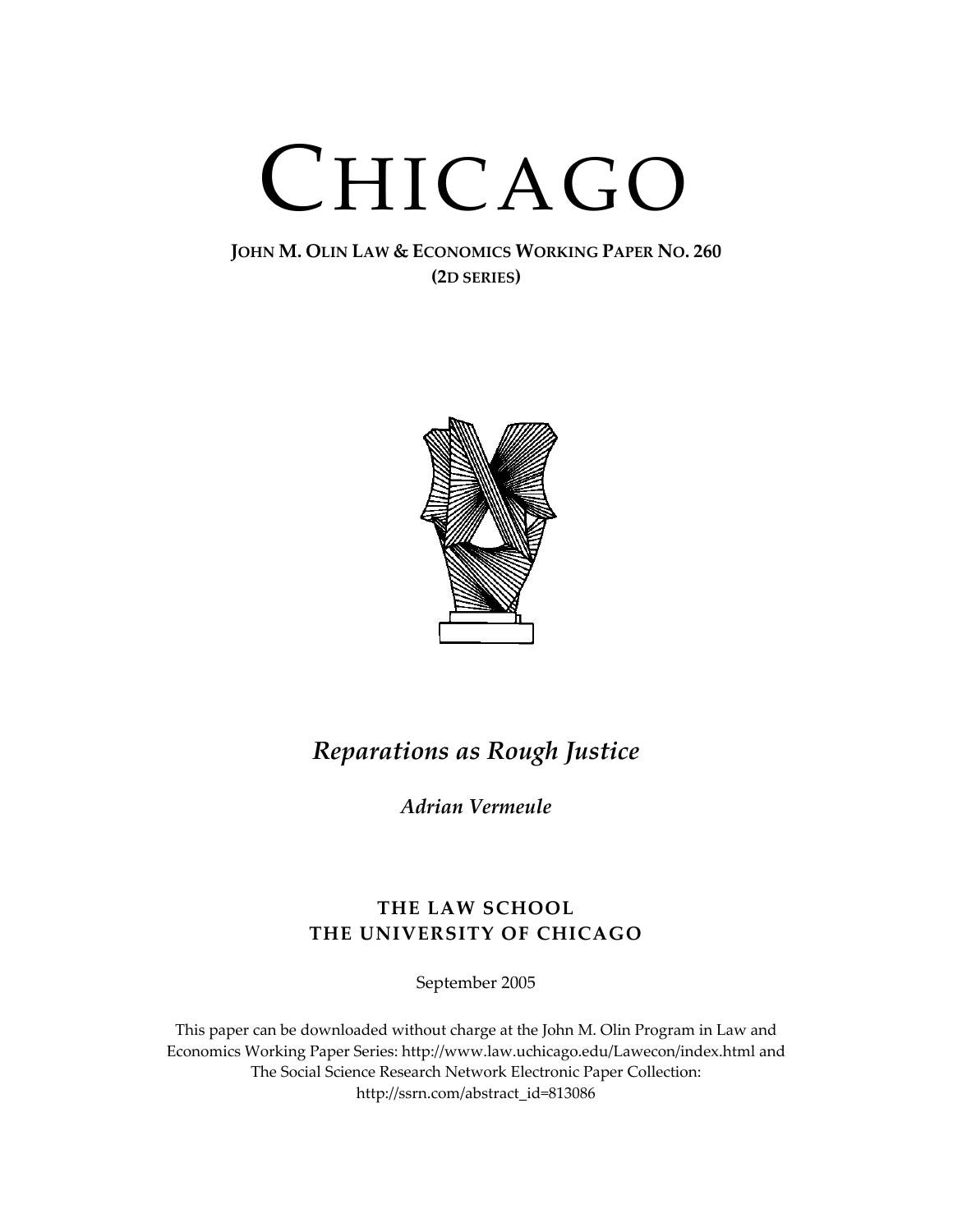Adrian Vermeule\*

#### Forthcoming in NOMOS 50: TRANSITIONAL JUSTICE

 I agree with much of Debra Satz's nuanced overview of compensation for historical injustices.<sup>1</sup> On both principled and pragmatic grounds, such compensation is exposed to many familiar objections and misfires in a familiar set of hard cases. Indeed there is a marked disconnect between the arguments and the policies in this area. Philosophers and others have thoroughly demolished the compensatory rationale for reparations,<sup>2</sup> yet governments, including the United States government, keep enacting programs of this sort, and such programs overwhelmingly tend to include compensatory cash payments along with in-kind compensation, in-kind restitution, apologies and other non-cash components. It seems that there is some persistent social demand for cash reparations accompanied by compensatory rhetoric, a demand that survives each new intellectual demolition.

Why is this? In a spirit of interpretive charity or sympathy, I want to suggest that there is a widely-shared intuition or complex of intuitions underpinning the persistent demand for compensatory reparations programs.<sup>3</sup> This intuition I shall label rough

<sup>\*</sup> Bernard D. Meltzer Professor of Law, The University of Chicago. Thanks to Don Herzog, Jacob Levy and Eric Posner for helpful comments and conversations. Sean Heikkila provided helpful research

assistance. This is a rough draft; please do not circulate or quote without permission. Comments welcome. 1 Debra Satz, "Countering the Wrongs of the Past: The Role of Compensation," forthcoming in NOMOS 50: TRANSITIONAL JUSTICE. 2

 $2$  For an overview of the critical problems, see Tyler Cowen, "How Far Back Should We Go?: Why Restitution Should be Small," forthcoming.

 $3\,$  A different route would be to develop a strictly positive account of the political supply of such programs, on rational self-interest grounds. I believe such an enterprise is a nonstarter; whatever version of interestgroup theory one assumes, it will be impossible to explain reparations programs without positing impartial or altruistic preferences on the part of (some decisive subset of) the payors. For a positive account of reparations that assumes "sympathy" for beneficiaries on the part of taxpayers, see Saul Levmore, "Changes, Anticipations, and Reparations," *Colum. L Rev.* 99 (1999): 1657.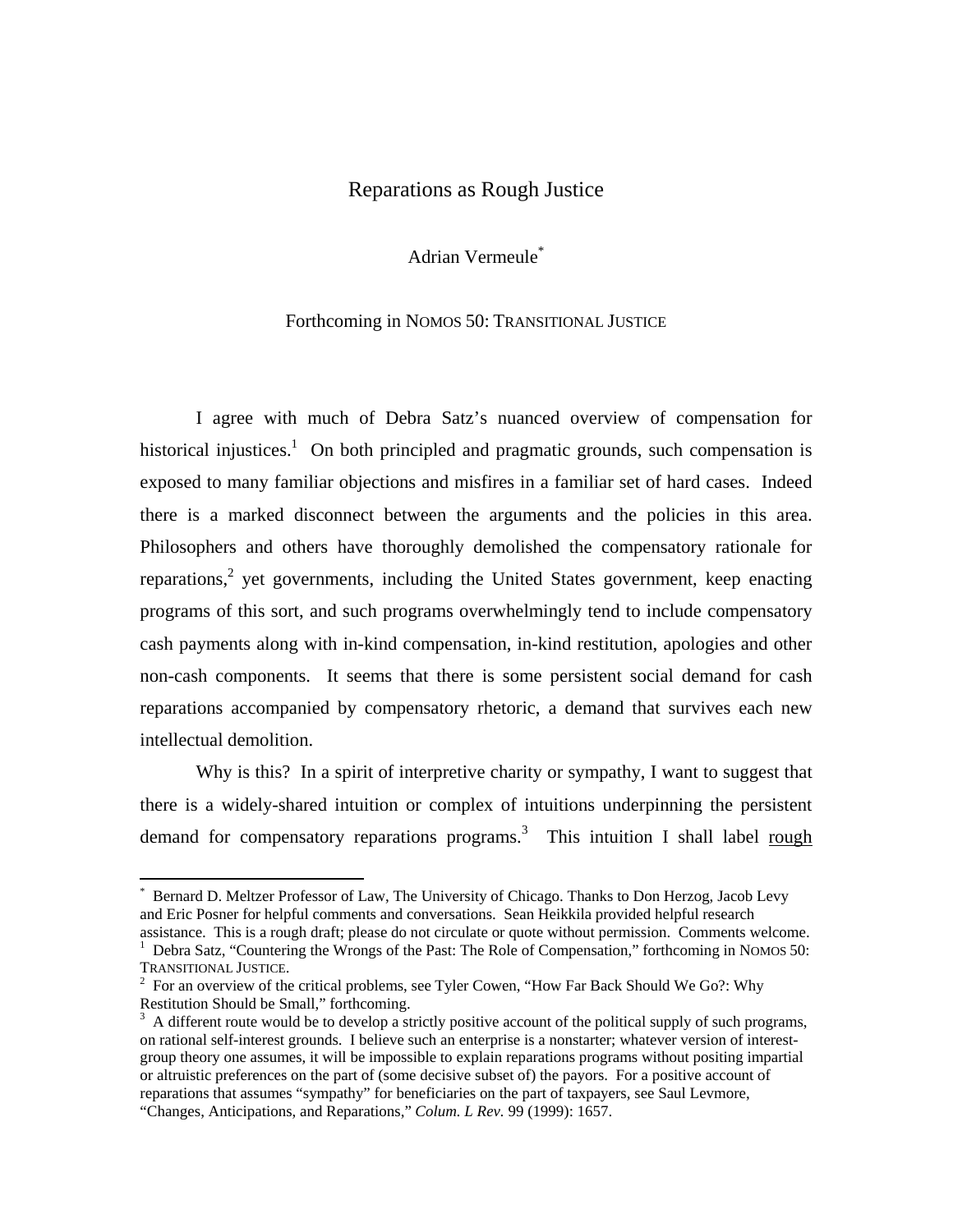justice. It would be self-defeating to attempt a precise definition of rough justice, but here is a working approximation: rough justice is the intuition that sometimes it is permissible, even mandatory, to enact a scheme of compensatory reparations that is indefensible according to any first-best criterion of justice. Rough justice is indefensible; it seems attractive only when compared to no justice – when it is recognized that the status quo of inaction is also a proposal, one that may fare even worse, according to the same criteria that would condemn the relevant reparations proposals.

 If the internal logic of the many programs of compensatory cash reparations one actually observes is that of rough justice, first-best critiques of reparatory compensation are beside the point, although pragmatic considerations remain relevant. There are wellknown arguments to the effect that doing something imperfect can, perversely, be inferior to doing nothing, but I do not believe that such arguments go through in the settings we shall be discussing. I shall also suggest that it will not do to worry too much about the conceptual foundations of compensation, because some or most of the relevant worries are radically overbroad. They would condemn not only proposals for compensatory reparations, but also the ordinary mechanisms of compensation in nontransitional legal systems. This is a corollary of the main point: reparations proposals are no more than roughly just, but that is chronically true of the ordinary legal system as well.

#### Objections to Compensatory Cash Reparations

 Satz reviews some problems of both reparatory compensation in general, and of cash compensation as opposed to in-kind varieties. I shall focus on cash reparations justified in compensatory terms, as this is the hardest case for a sympathetic reconstruction of the implicit goals of reparations programs. It is not difficult to see the point of apologies, memorials and so on, but when the government gives the Issei and Nisei interned in the Second World War a cash payment of \$20,000 each,<sup>4</sup> the puzzles are apparent on the face of things. How could such a payment possibly make sense? There is a kind of intellectual asymmetry about programs like this: it seems much easier to poke conceptual holes in schemes of cash reparations than to make any sense of the political and social demand for them.

 4 *Civil Liberties Act of 1988*, 50 U.S.C. app. 1989b.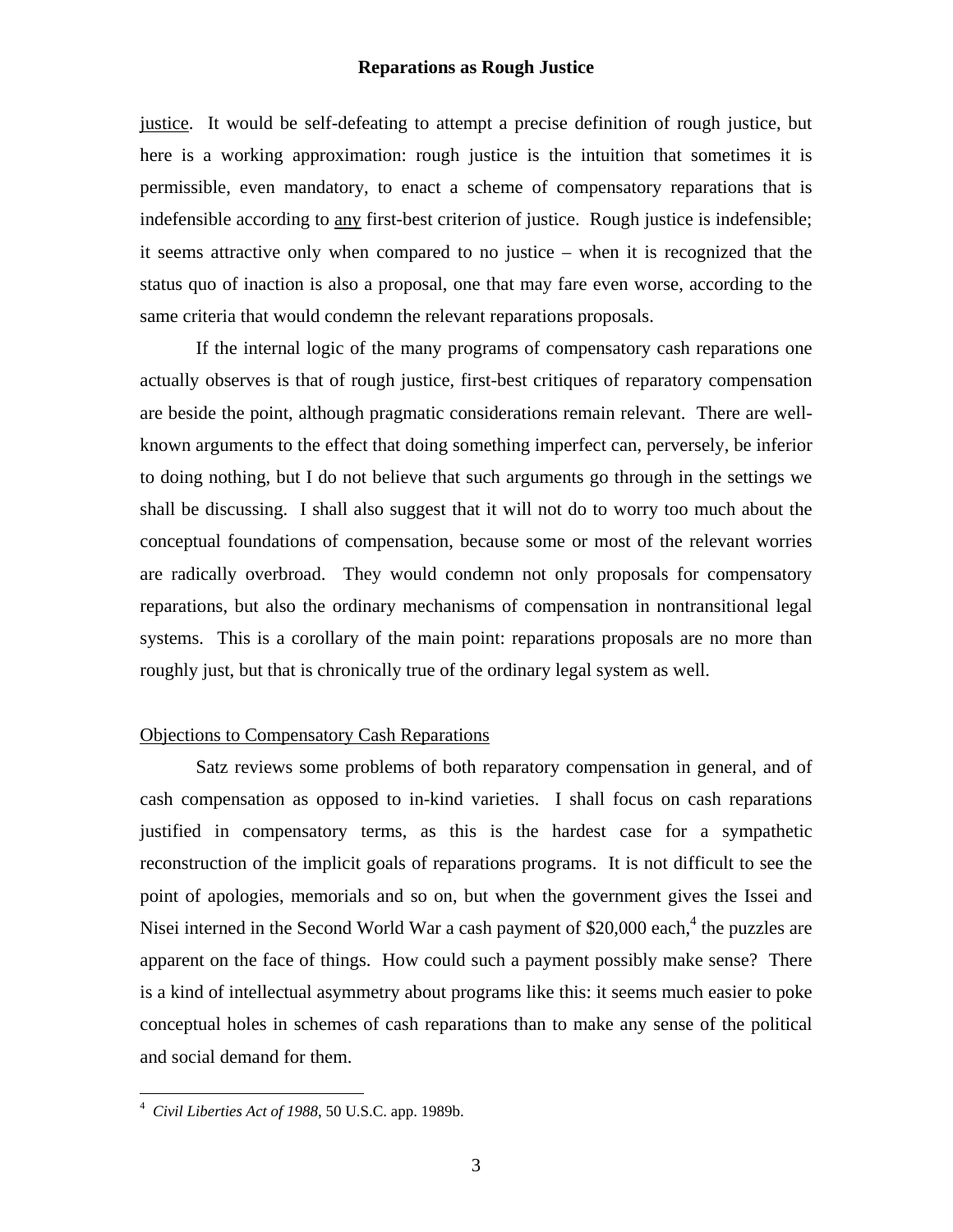Satz crisply summarizes the standard objections to justifying such payments in compensatory terms. First, the welfarist idea that cash can provide the payee with the same level of preference satisfaction that she would have enjoyed had the wrong never occurred is problematic here, due to the problem of experience goods<sup>5</sup> and the problem of adaptive preferences.<sup>6</sup> Although the former problem applies only in cases of denied opportunities relative to a counterfactual baseline, such as exclusion from education, the latter problem could also apply in cases of loss from a preexisting baseline, such as physical liberty.<sup>7</sup> Moreover, it is not enough to raise the payee to the welfare level that she would now occupy had the wrong never occurred; the interim welfare loss during the period of deprivation must also be taken into account. This problem could be solved with a higher payment, but the point is that it makes the payments one actually observes seem patently inadequate. I return to this point below.

 The second large problem Satz identifies is that money may be incommensurable with the goods, material or intangible, lost as a result of the injustice. When injustices are inflicted – and I will stipulate that they were in the internment case – cash payments seem to miss the point. As Satz puts it in another connection, "financial compensation seems jarring because it does not match the type of harm it is being used to counter."<sup>8</sup>

 The third problem is that reparations programs are often not well-tailored to their compensatory rationales, even where they have such rationales. There is often a mismatch between the wrongdoer and the payor (usually taxpayers); a mismatch between the victim (who may be dead) and the payee; or a mismatch between the cash form of compensation and the character of the harm done (the incommensurability problem again). In some programs, more than one of these mismatches can be found.

#### Compensation, Rough Justice and the Legal System

 Satz's points are clearminded and, on their own terms, incontestable. The harder question is what to do with them. Many of these points would sweep in or over many

<sup>&</sup>lt;sup>5</sup> See Philip Nelson, "Information and Consumer Behavior," *J. Political Economy* 78 (1970): 311, 312.

<sup>&</sup>lt;sup>6</sup> See Jon Elster, *Sour Grapes: Studies in the Subversion of Rationality* (New York: Cambridge University Press, 1983).

<sup>7</sup> See Jon Elster, *Closing the Books: Transitional Justice in Historical Perspective* (New York: Cambridge University Press, 2004), 181.

<sup>8</sup> Satz, supra note 1, at 10.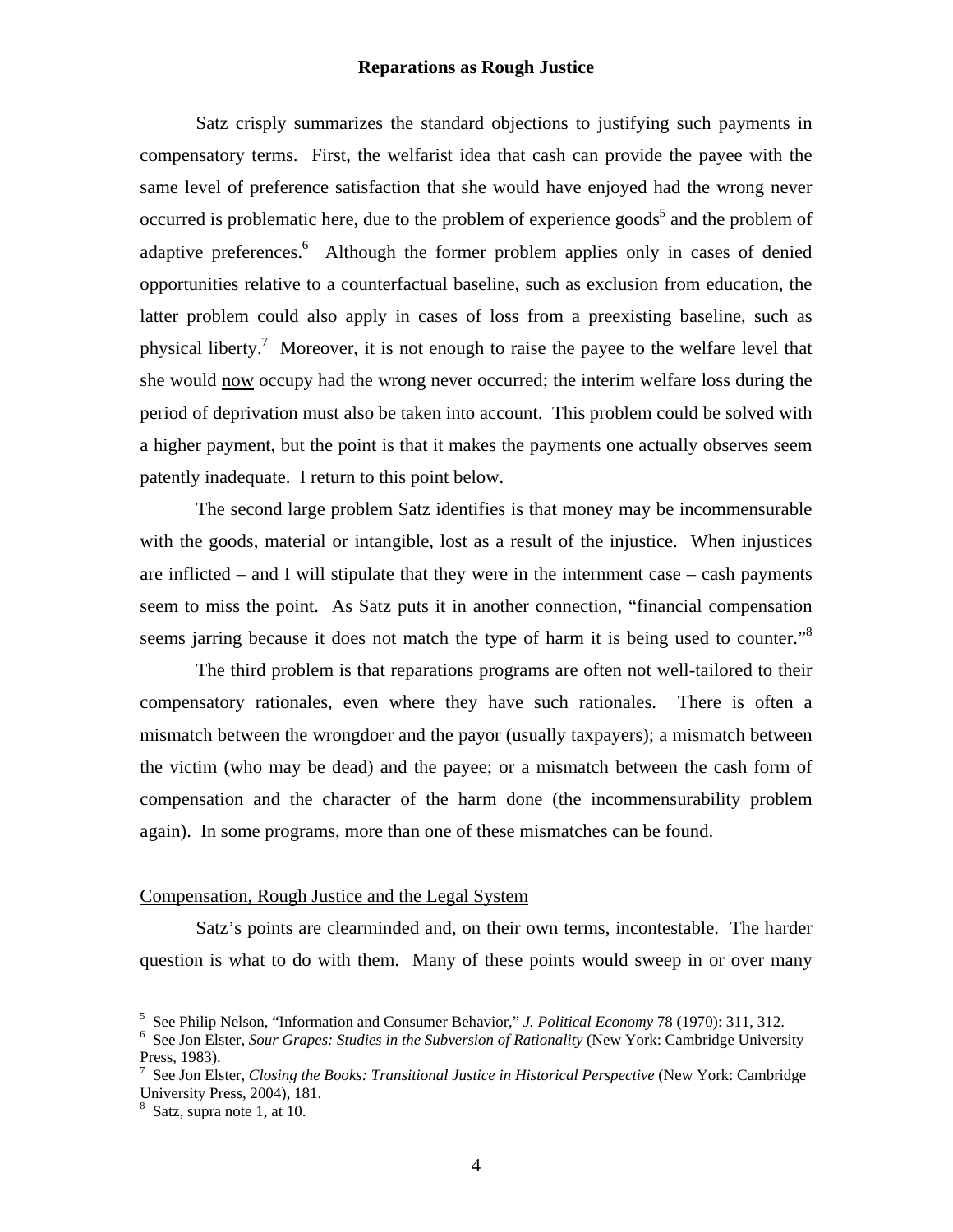ordinary cases in nontransitional legal systems.<sup>9</sup> One or another of the conceptual problems with compensation pop up in most civil cases, and in some cases all of them pop up simultaneously.

 In a footnote, Satz observes that "of course full compensation in the form of cash could be defended in some cases as a second best, where other more attractive alternatives are not feasible."<sup>10</sup> But this is the normal state of the whole legal system. When a protected minority is denied equal access to employment or educational opportunities, the twin problems of experience goods and adaptive preferences arise. When a worker loses an arm or a life in an industrial accident and sues the firm, perhaps posthumously, it is not news to judges or legal scholars that cash compensation is difficult to defend in principle. A damages award is incommensurable with the plaintiff's arm, or life. Preference satisfaction is not the yardstick by which ordinary people would judge the award; nor do lawyers, judges and jurors really think they are placing the plaintiff (or the plaintiff's family) "at least as high on an indifference curve as he would have been without receiving [compensation] but also without suffering the loss."<sup>11</sup> And, as we shall see below, often it is the case either that the payor is not the wrongdoer, the payee is not the one who suffered harm, or both.

 In such cases, the argument for the cash payment is two-fold. One argument prominent in law and economics is that money should be extracted from the wrongdoer in order to create specific and general deterrence of future wrongdoing. On this view, the money is paid to the plaintiff only because, absent the payment, plaintiffs would lack sufficient incentives to litigate and would incur socially inefficient precautions to prevent harm.<sup>12</sup> I bracket this view here  $-$  just as, in discussing reparations, I will bracket the (remote) possibility that reparations might deter the future commission of injustices by the payor group or others.

 The argument on which I will focus is different; I believe that it is widely assumed by lawyers, judges and legal scholars not yet converted to law-and-economics. The implicit argument is that cash payments in cases of this sort are rough justice: they

1

<sup>&</sup>lt;sup>9</sup> A similar claim is made, with respect to other varieties of transitional justice, in Eric A. Posner and Adrian Vermeule, "Transitional Justice as Ordinary Justice," *Harv. L. Rev.* 117 (2004), 761.<br><sup>10</sup> Satz, supra note 1, at n. 25.

 $11$  Ibid. at 5.

<sup>&</sup>lt;sup>12</sup> Richard A. Posner, *Economic Analysis of Law*,  $6<sup>th</sup>$  ed. (New York: Aspen Publishers, 2003), 206.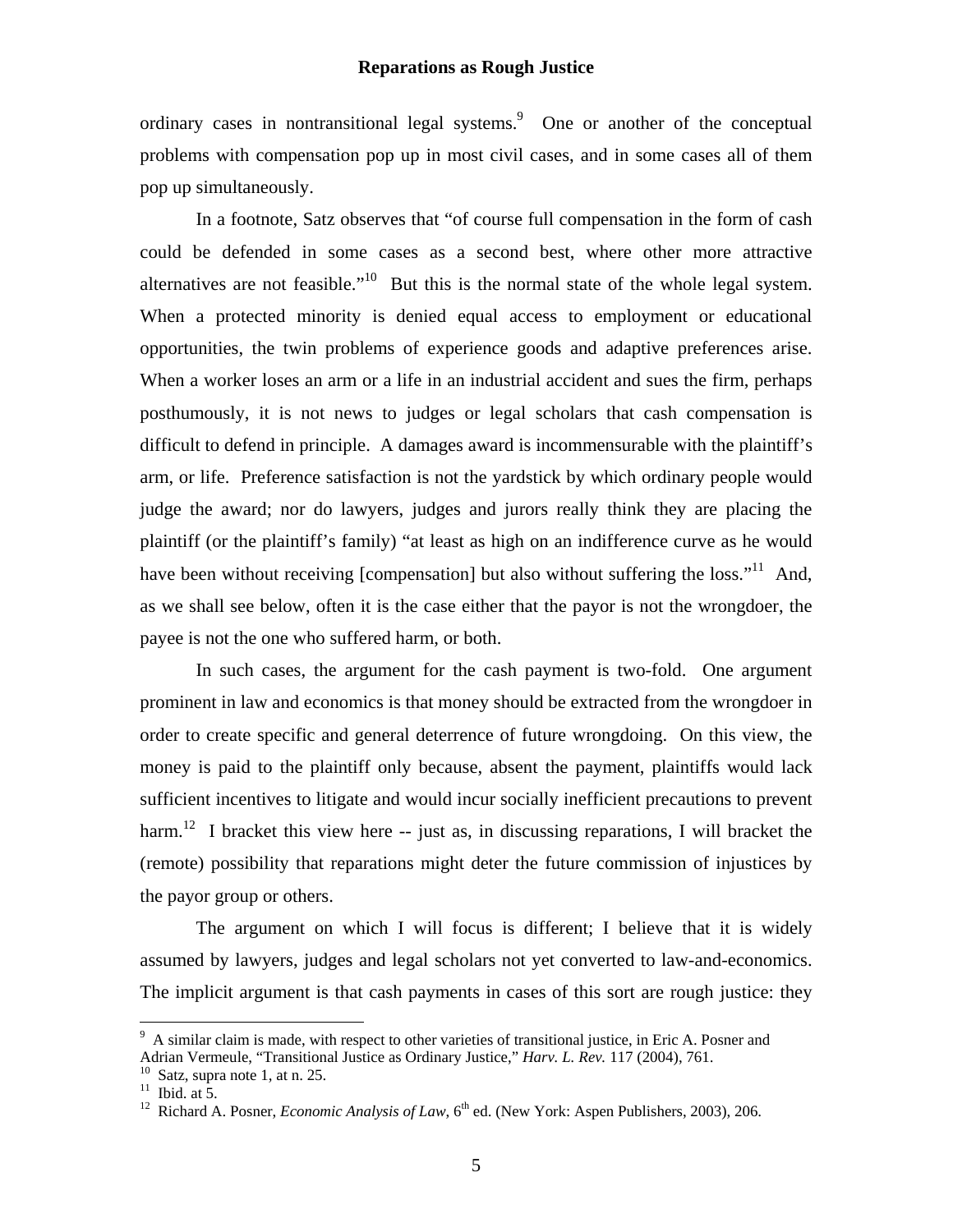are not really defensible according to any first-best normative criterion, but they are what Satz rightly calls a second-best expedient. What makes the expedient attractive is that, even though it is morally indefensible from a strictly first-best perspective, the status quo is even less morally defensible, assuming that one can coherently speak of comparisons and matters of degree in such things.

 In most ordinary civil cases, the alternative to a cash payment is usually no remedy at all. In some cases in-kind remedies will be available – in an employment case one might instate or reinstate the worker, perhaps with back pay – but in standard accident or injury or wrongful-death cases it is dollars or nothing. As between the wrongdoer and the party who suffered wrong (or his descendants), a rough version of corrective justice suggests that the former should pay something, more than zero, to the latter, even if there are intractable objections to any particular account of how much and why.

 In this system, valuation and measurement problems, incommensurability problems, and many of the other issues that Satz discusses are papered over by the institutional expedient of entrusting damage awards to juries, with loose judicial oversight. The advantage of juries is that they (1) need not give any rationale for their decisions and (2) as collective actors, need not hold any unanimous rationale for their decisions, but can proceed on the basis of compromise or incompletely theorized agreements.<sup>13</sup> There is no principled defense of this institutional practice. The only defense is that no award would be even worse, and that no principled arguments for any particular award would be tenable. Satz observes that "some of [the objections to compensation] might be acknowledged without entailing that the case for compensation is thereby demolished. For example, even if we cannot determine the exact level of compensation that descendants [of victims] are owed, we might be able to show that if not for the wrong, they .... would plausibly be better off than they are now."<sup>14</sup> Replace the reference to descendants with a more general term like plaintiffs, and one has the basic intuition of rough justice that animates much of the nontransitional legal system.

<sup>&</sup>lt;sup>13</sup> Cass R. Sunstein, "Incompletely Theorized Agreements," *Harv. L. Rev.* 108 (1995): 1733.<br><sup>14</sup> Satz, supra note 1, at 21-22.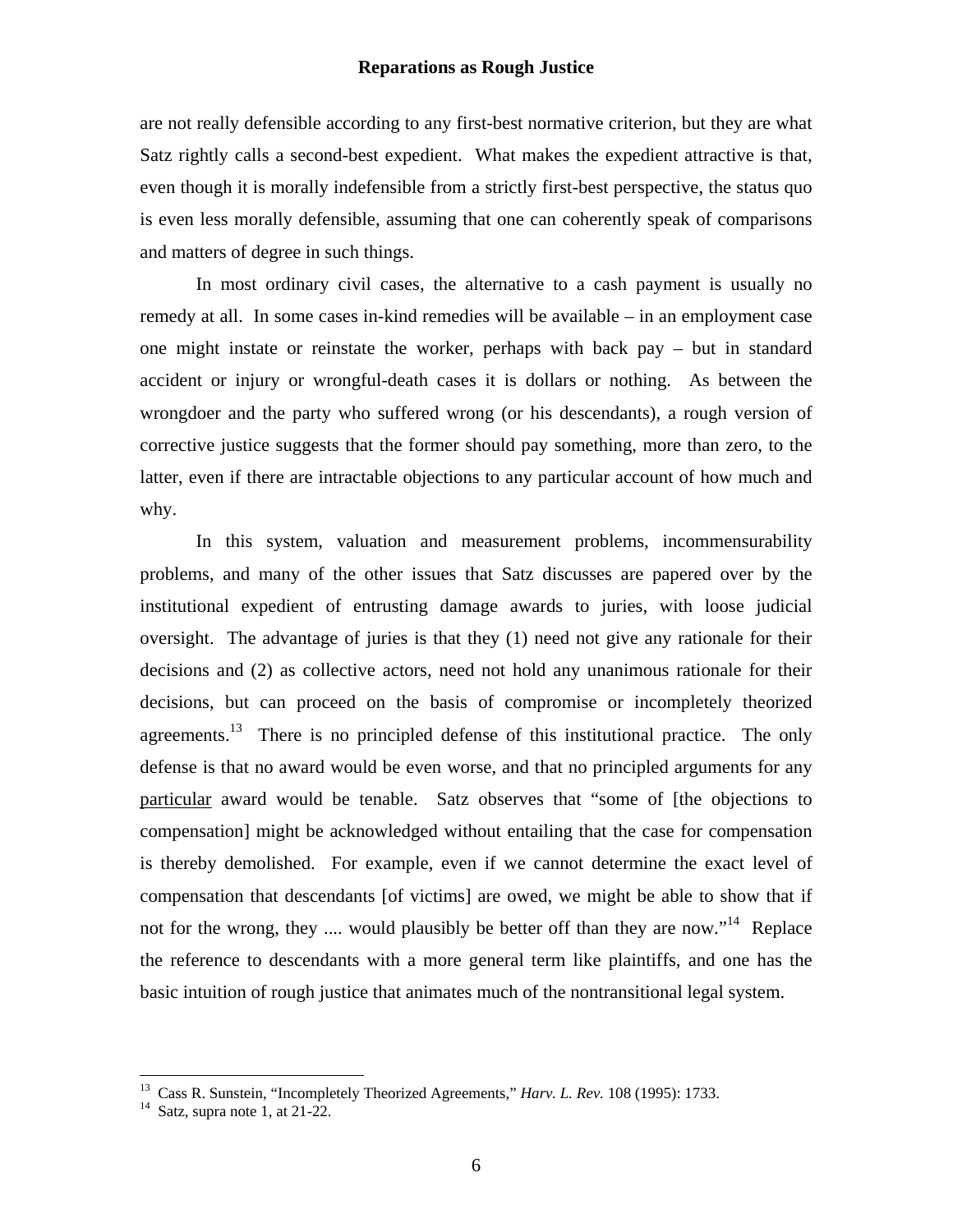So far we have assumed that the defendant/payor is the party who inflicted the wrong and the plaintiff/payee is the party who suffered the wrong. In both reparations programs and in ordinary civil cases, however, either or both of these constraints can be relaxed. In the legal system, one commonly observes payments to injured parties from corporations, successor corporations, municipalities, provincial and national governments, and other entities that are not obviously the "same" party as the wrongdoer, especially if a great deal of time has elapsed. There are well-known theoretical problems here about ethical individualism, legal identity, group membership, and individual responsibility for institutional action,<sup>15</sup> which I propose to leave firmly alone. Suffice it to say that, from the standpoint of the legal system, it is hardly unusual that the German government and German firms paid money to victims of Nazism, or that the U.S. government paid money to victims of the Japanese internment policy. One would need a very strong theory of complicity to think that (a majority of?) individuals alive today are responsible for the wrongs addressed in these programs. Yet to the lawyer's sensibility these cases are not importantly different from cases in which the government committed a tort or breached a contract many years ago, under circumstances that tolled the statute of limitations. In both settings, it seems better to do very rough corrective justice than no corrective justice at all, even if the consequence is that the costs of taxation to fund the awards will fall on living individuals with only attenuated responsibility for the original harms.

 As for the constraint that the plaintiff/payee should be the wronged party, it too is sometimes relaxed both in reparations programs and in the ordinary legal system. In civil cases brought by individuals, although there is a nominal bar on the sale or assignment of tort claims by the victim, insurance companies routinely step into the victim's shoes and litigate the claim by subrogation. It is routine that damages are paid to descendants in wrongful-death cases. It is also routine that the plaintiff is a government or organization litigating either in its "own" right, whatever that may mean, or as a representative of victims.

<sup>15</sup> For a discussion of these problems, see Christopher Kutz, *Complicity: Ethics and Law for a Collective Age* (New York: Cambridge University Press, 2000).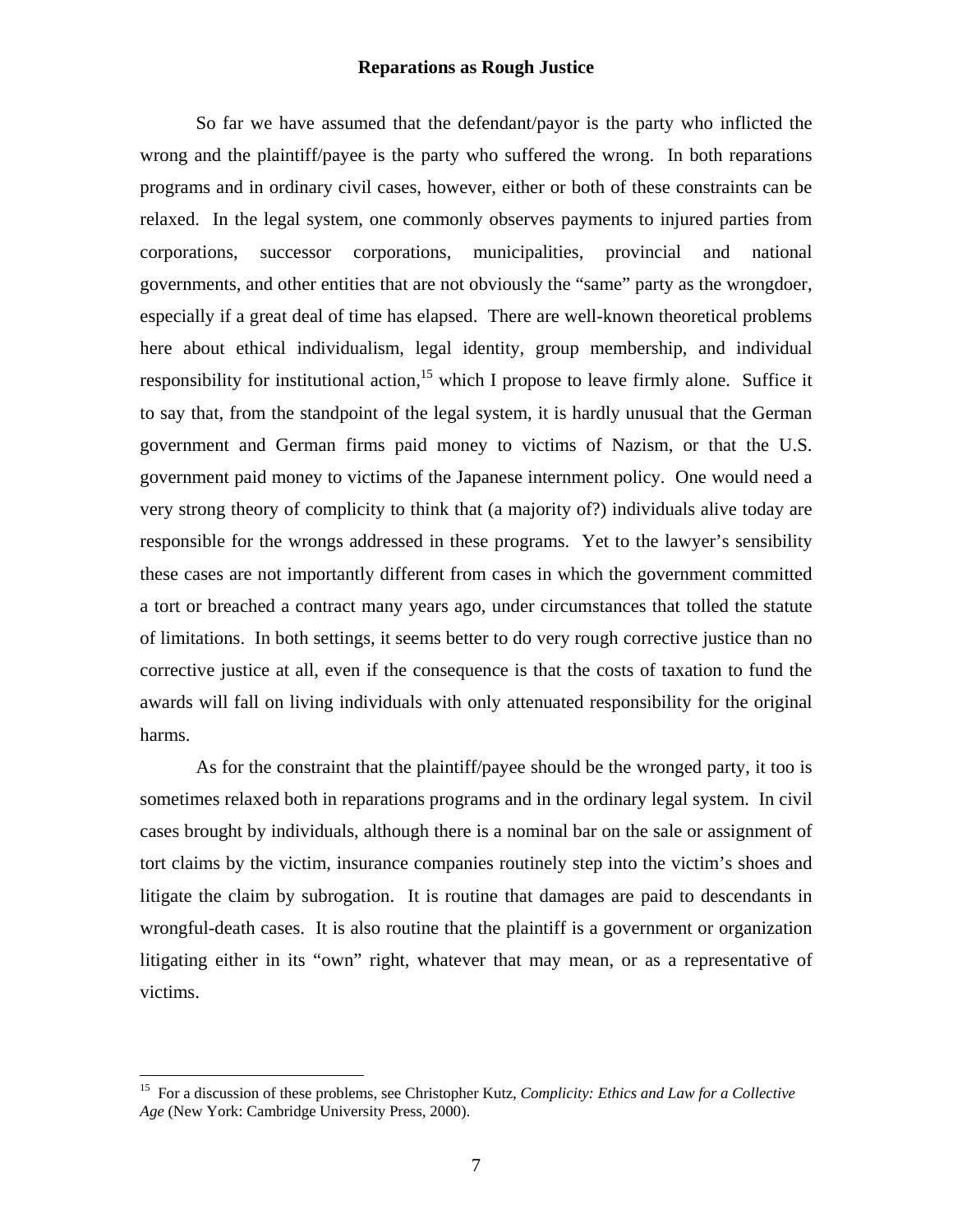So too, in reparations programs that are actually implemented, one often observes payments to descendants of wrongdoers. In 1994, the State of Florida paid cash compensation to both survivors and descendants of survivors of the racist Rosewood massacres in 1923. In 1992, the Chilean government awarded a monthly pension in perpetuity to certain descendants of Pinochet's victims.<sup>16</sup> In such cases the argument for compensation is not really based on the idea that the descendants were wronged in their own right, by occupying a worse position or lower level of welfare than they would have occupied in some counterfactual world without the wrong. Rather the rough intuition is that, in strictly comparative terms, there is no better stand-in for the deceased payees  $-$  a views that seems vague and difficult to defend, but that strikes many as superior to the alternative of awarding no money at all.

 Even more common than payments to descendants are cases in which payments are made to organizations or institutions – again taken, in some very rough sense, to represent or stand in for the victims. The German payments for Nazism went to individual survivors in some cases, but other payments went to Jewish organizations and to the state of Israel. This poses an issue of group entitlement that is the mirror image of the group responsibility issue on the payor side. Here too, one would need a very robust theory of group identity or membership to deny that the payee and the victim have diverged. Here too, however, there does not seem to be any qualitative difference between reparations programs and the legal system, or even a marked difference in degree. Even absent some robust theory of group identity, there is a common intuition that steering compensation payments to the Jewish organizations and to Israel is in some rough sense better than throwing up one's hands; and there is no party who is obviously a better stand-in for the deceased victims.

#### Cash Reparations as Rough Justice

 $\overline{a}$ 

 I have emphasized the continuities between the ordinary legal system and reparations. If compensation in ordinary civil cases rests on a rough intuition that payments indefensible on first-best grounds are nonetheless superior to the status quo of

<sup>&</sup>lt;sup>16</sup> These and other reparations programs are summarized in Eric A. Posner and Adrian Vermeule, "Reparations for Slavery and Other Historical Injustices," *Colum. L. Rev. 103* (2003): 689.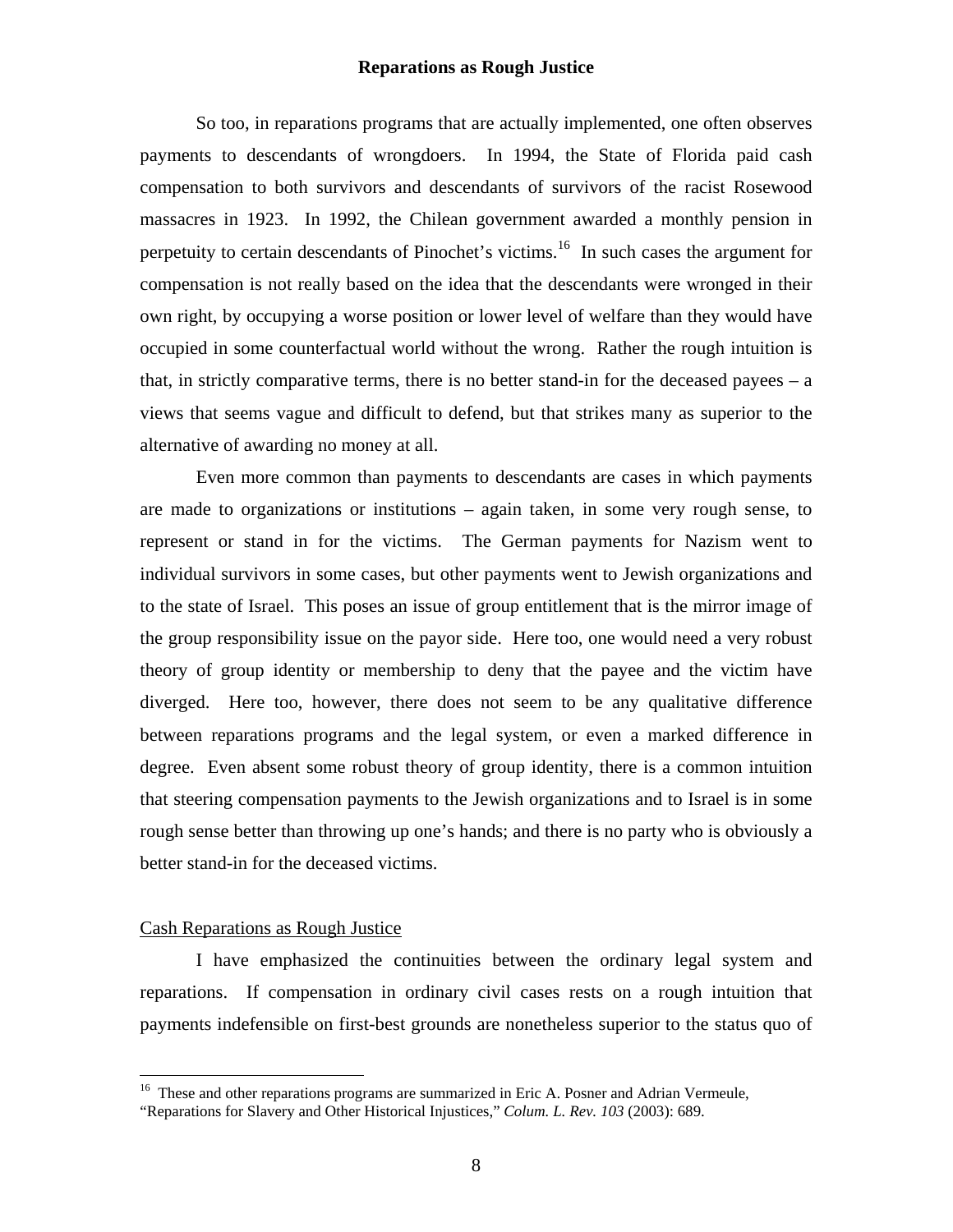no payment, it is unsurprising that there is a similar rough-justice argument for cash payments in programs like the Japanese internment reparations statute. Chris Kutz describes cash payments of this sort as "symbolic financial compensation."<sup>17</sup> This is exactly right, even or especially if we understand Kutz to use "symbolic" pejoratively, as a synonym of "partial" or "inadequate" rather than as a synonym of "expressive."

 In this pejorative sense of the term, the intuition behind a scheme of symbolic cash payments to victims is just that some compensation, even partial or inadequate compensation, is superior to a program containing no cash compensation at all. Full compensation, even could we overcome the conceptual and epistemic problems with specifying what the measure of full compensation would be, is ruled out by political constraints; and even if it were not, no first-best theory of corrective justice would justify a facially inadequate payment of the sort embodied in the internment reparations program. Such programs are compromises with political and budgetary constraints, between or among various conceptions of the relevant harm, and between or among various measures of the harm somehow defined.

 The defense of such programs, if it is one, must be that ruling out full compensation does not entail no compensation at all. That is just a non sequitur. Whatever argument we use to poke holes in such programs will also condemn the status quo, even more strongly. The status quo is itself a proposal for a compensatory scheme  $$ a particularly unattractive scheme in which (cash) compensation for historical injustices is set at zero (dollars).

 This helps to explain or justify the striking institutional fact that reparations programs are almost never ordered by courts in the name of legal principle. Rather they are the product of bargaining and compromise, usually within legislatures or at least with the participation of legislatures and other political bodies. The institutional parallel between reparations and jury awards of compensation is that legislatures, like juries, are better suited to devise unprincipled schemes of rough justice. Judges are uncomfortable with arbitrary compensatory awards and with politically textured compromises. And, of course, judges face a further constraint, which is that a judicial order mandating

1

<sup>17</sup> Christopher Kutz, "Justice in Reparations: The Cost of Memory and the Value of Talk," *Phil. & Public Affairs* 32 (2004): 277, 279.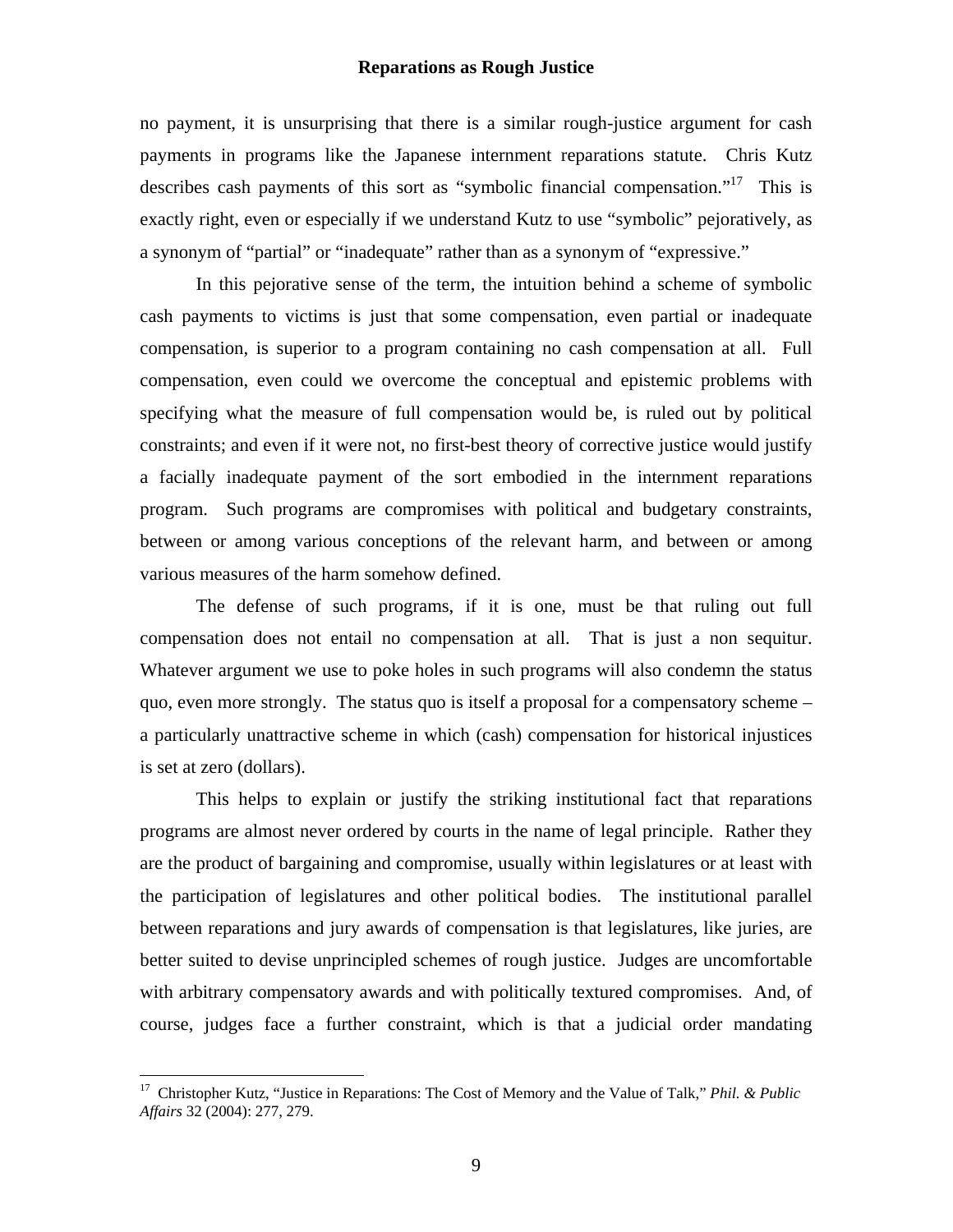compensatory cash reparations might be ignored or evaded by the legislative institutions who control the government's purse.

 Sometimes it is suggested that the cash component of reparations programs should not be understood as compensatory at all. Rather, the point of including "symbolic" cash is just to put backbone in the really symbolic elements of the program, namely apologies, memorials or other public gestures of atonement for wrongdoing. Absent the cash, the symbols of atonement would be cheap talk. This view is in some tension with the incommensurability concern; perhaps adding money sullies the apology rather than making it sincere. Offering an apology for some wrong one has committed would usually become a more offensive gesture, rather than a more credible expression of remorse, were a \$100 bill to be thrown in -- although this may be a strictly interpersonal point that does not hold for government payments. In any event, the credibilityenhancing view only solves part of the problem. It explains why the payor should surrender money, but it cannot explain why the cash should be transferred to the program's beneficiaries. If a costly signal is all that is needed, the money might just as well be burned or sent into outer space. What makes these programs compensatory, in some recognizable sense, is the rough-justice intuition that at least some money should not only be extracted from wrongdoers or stand-ins for wrongdoers, but should actually go to the victims of wrongdoing.

#### Some Objections to Rough Justice

 Let me finish by considering some objections to the philosophically relaxed view I have sketched so far. Satz and others point out that compensatory programs must compete with other programs, given an overall governmental budget constraint.<sup>18</sup> This is true of all programs, however, including strictly forward-looking social investments justified on cost-benefit grounds. The point gets no unique purchase against reparations programs, whether fully compensatory or partially compensatory. In another version of the argument, Kutz says that "[a] compensation scheme, even if not maximalist, is a significant draw on the state treasury, and so competes against other urgent claims. To compete favorably as a matter of right, the compensation scheme requires a principled

 $18$  Satz, supra note 1, at 29.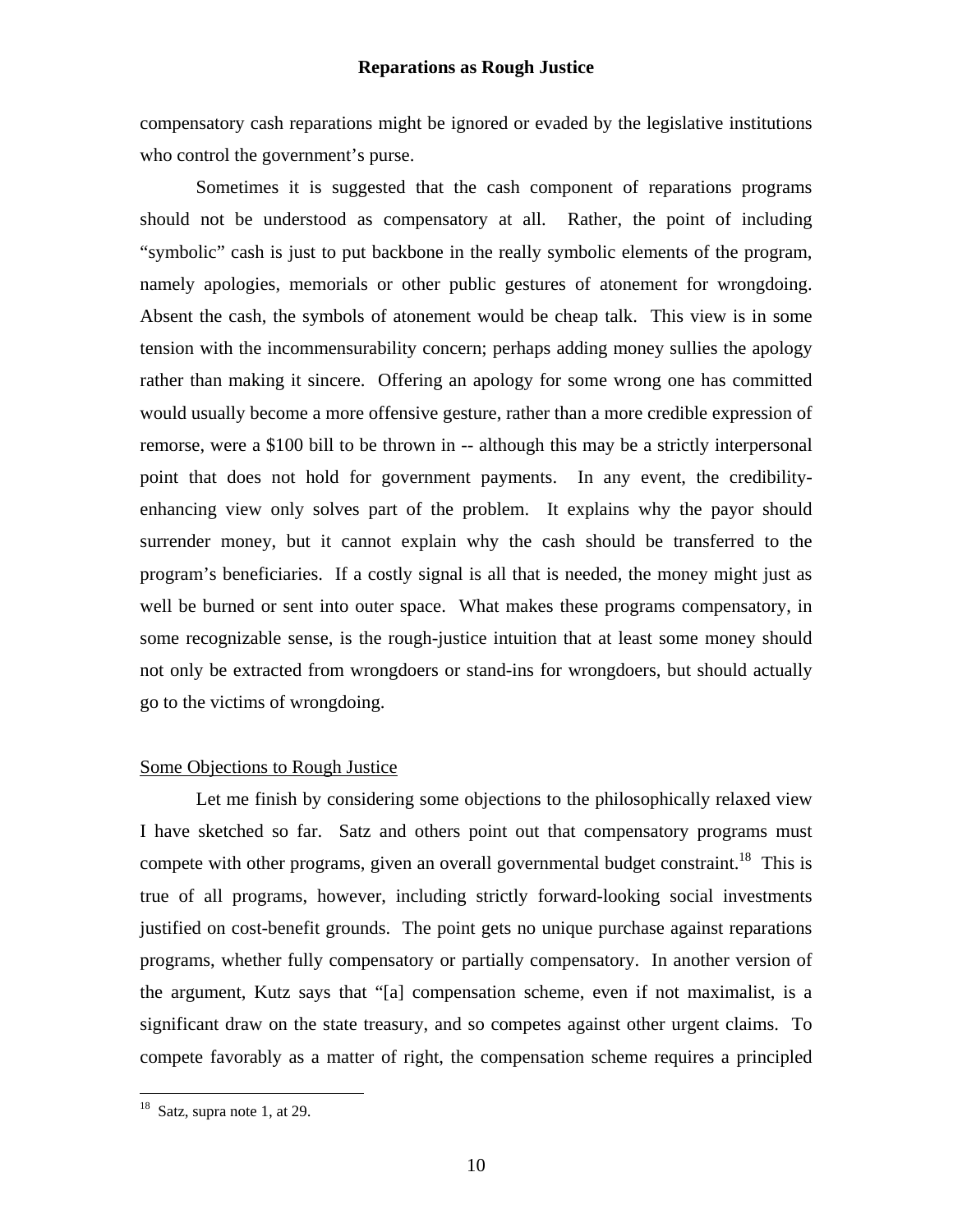argument that partial payment (as opposed to cheaper symbolism) really is required as a matter of justice."<sup>19</sup> But justice need not be equated with principle. The argument for such programs is not that they are principled in any first-best sense, but that they are nonetheless just in a rough sense, compared to no payment at all.

 Kutz also objects to roughly just programs of cash reparations on another ground: "[p]artial payment might just as well irritate as salve old wounds in a way that a nonmonetized gesture will not. Of course money is nice, and some is better than none. But it seems likely that anything short of the maximalist program [of full compensation] will leave claimants dissatisfied that justice has been done at all, much less fully."<sup>20</sup> Disputing someone else's casual empiricism is boring for bystanders, but this seems implausible. Almost all extant programs of cash reparation have been partial, and of these the great majority have been straightforward successes in some rough sense – at least in the sense that they do not leave widespread dissatisfaction in their wake.

 Kutz's argument for the perversity of partial payment is an application of the general theory of second best: where some distortion or constraint blocks complete implementation of the first-best policy, attempting to approximate the first-best as closely as possible (given the constraint) might make things worse, not better.<sup>21</sup> If any such argument works in fact then it works in fact, but the general theory of second best does not guarantee that it will work. All the theory says is that it cannot be shown, a priori, that approximating an unattainable first-best as closely as possible is necessarily the best strategy.<sup>22</sup> It remains possible, in any particular case, that the approximation strategy is best in fact. In this case, there is little evidence that partial payment will indeed have perverse effects.

 At a minimum, whether partial payment is better than nothing should depend on the political process by which the payment is accomplished, on the perceived alternatives, and on the accompanying symbolism.<sup>23</sup> The framing of the alternatives is probably important: if the perceived alternative to rough justice and partial payment is no justice at

 $19$  Kutz, supra note 16, at 304.

<sup>&</sup>lt;sup>20</sup> Ibid. at 303-304.<br><sup>21</sup> See Lipsey and Lancaster, "The General Theory of Second Best," *Rev. Econ. Studies* 24 (1957): 11.

<sup>&</sup>lt;sup>22</sup> See Avishai Margalit, "Ideals and Second Bests," in Seymour Fox, ed., *Philosophy for Education* (Jerusalem: Van Leer Jerusalem Foundation, 1983), 77.

 $^{23}$  I am indebted to Jacob Levy for this point, which has doubtless lost force in transmission.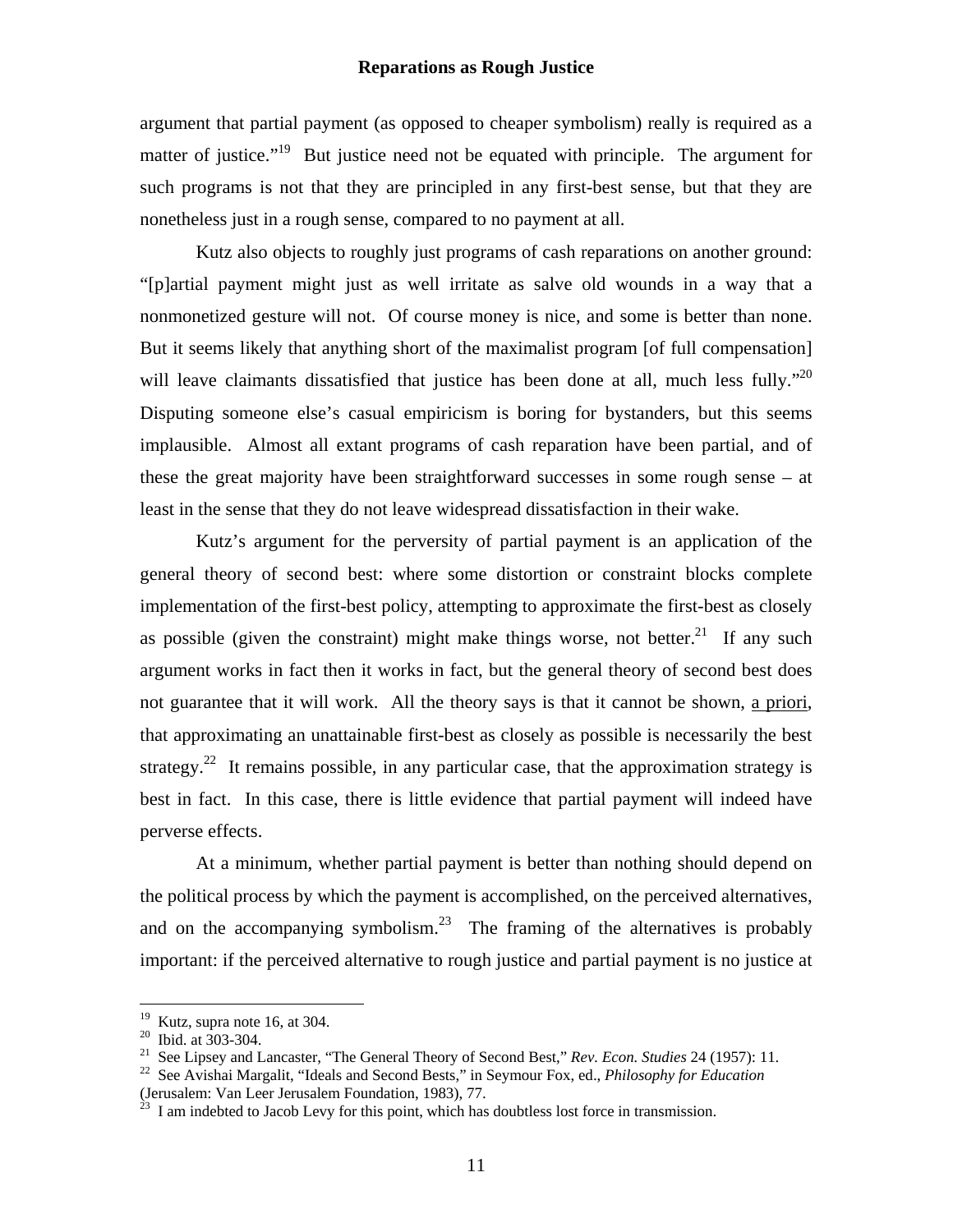all, rather than full compensation, we may expect partial payment to produce a surprising level of satisfaction. Accompanying symbolism, including apologies, can help political leaders to depict partial payment as consequential redress. This inverts the usual idea about the relationship between apologies and cash. Rather than cash being necessary to make an apology credible, an apology might be necessary to make the cash satisfying.

 Of course commitment problems are important, both for cash and for non-cash forms of reparation. As there is no legal mechanism that could bar multiple reparations for the same historical injustice, in principle there is nothing to bar advocates for redress from claiming, after partial payment has occurred, that the payment was inadequate. Furthermore, payment for one injustice may set a social precedent for new reparations claims. On the supply side, the worry about commitment problems, precedent-setting and slippery slopes dampens support for slavery reparations to African-Americans. Once partial reparations for slavery have been granted (and the reparations will necessarily be partial, in light of political and budgetary constraints), what bars new claims for further compensation? What about reparations for Jim Crow and other post-slavery injustices? In contrast, reparations programs that are enacted tend to be targeted to beneficiary classes that will soon die off. In such cases the commitment problems are reduced, because there will soon be no extant group to press a new claim; the beneficiary class is typically small, which reduces the cost of the program; and the imminent demise of the beneficiaries means that it is now or never.<sup>24</sup> It is hardly clear that any first-best principle could justify a pattern so shot through with political compromises, but the status quo of no payment is shot through with political compromises that are even less appealing.

#### Equality and Rough Justice

 Finally, there is the problem of equal treatment. A program of partial cash compensation might raise equality concerns on two counts: equality between the compensated and the uncompensated, and equality within the compensated class. As to the first concern: on equality grounds, Jon Elster argues against the idea of "doing what one can" in transitional justice in post-Communist societies. If full compensation for all is unattainable, the second choice should be compensation for no one rather than

 $24$  Levmore, supra note 2.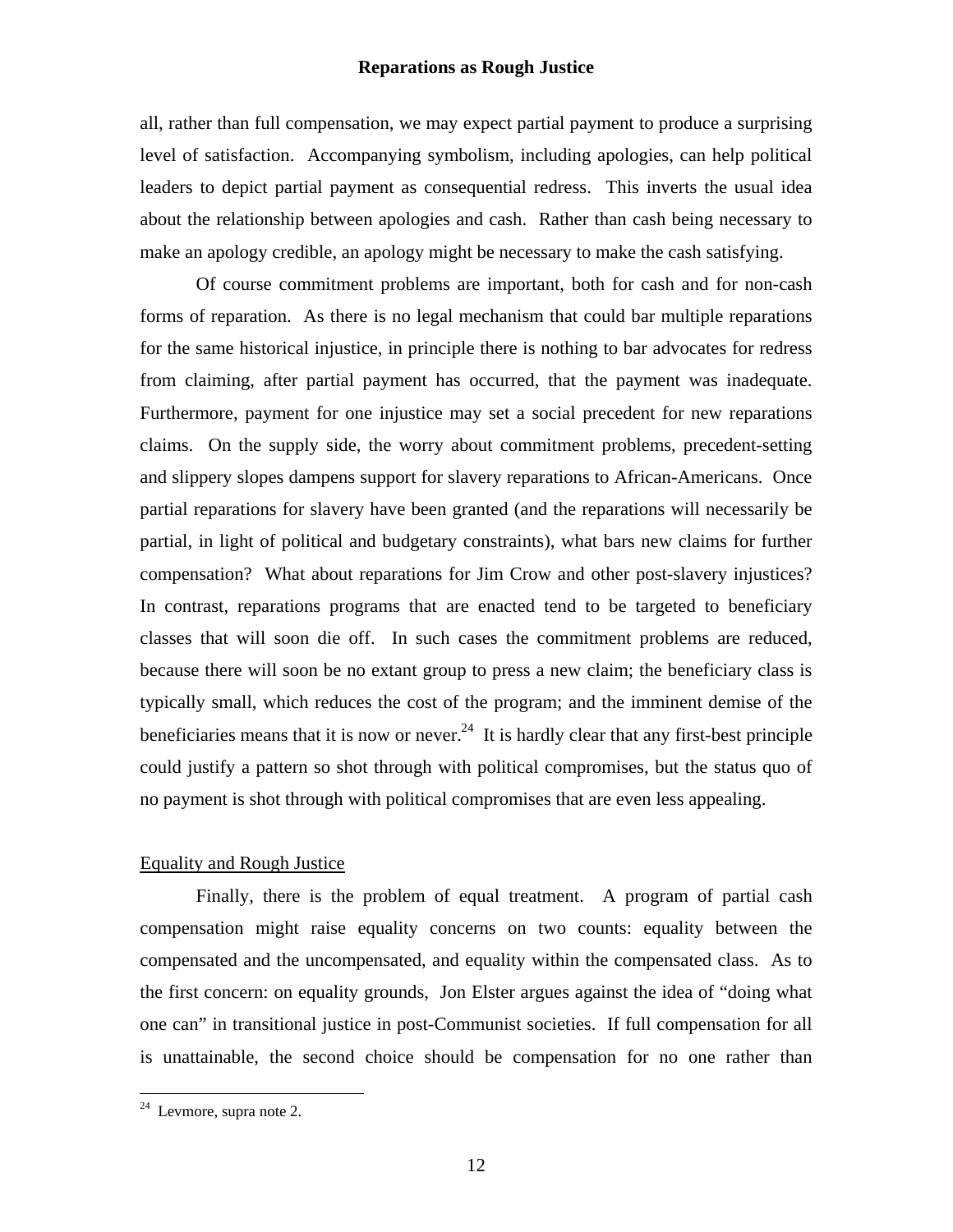compensation for some.<sup>25</sup> The argument depends crucially on the fact that "essentially everybody suffered under Communism, $^{26}$  either through affirmative deprivations or denial of opportunities. Thus compensation to all victims would amount to nothing more than shifting money from all to all, an incoherent enterprise. Elster's argument does not apply in a society where not everybody has a plausible claim to have suffered historical injustice. In that case, the reparations program shifts money from all to some or from some to some, which is perfectly coherent (whether or not desirable). Furthermore, the compensated and the uncompensated are not similarly situated, and there is no equality objection.

 To be sure, we might worry that the compensated are only a subset of those who have suffered historical injustice in the relevant society. Why should Japanese-American internees receive compensation while German-Americans who were also interned in the Second World War do not?<sup>27</sup> If German-Americans are included, why not go beyond war internments to compensate African-Americans or their descendants, Chinese-Americans or their descendants, and so on? But a familiar point to constitutional lawyers is that government has legitimate interests in proceeding "one step at a time."28 The benchmark for assessing government performance is not any particular statute or program, but an aggregate of statutes and programs over time.

 Suppose, however, that the succeeding steps are never taken. This would mean that political constraints will have produced an arbitrary underinclusiveness in reparations policy: some groups who deserve compensation will obtain it (in the rough-justice sense of partial cash compensation plus symbolism), while others never do. This is indeed one of the rougher features of reparations programs, but that feature is shared by a large number of programs in nontransitional legislation and adjudication. For any number of legal, political and economic reasons, including the limited capacity of the judicial system, the set of groups or individuals with plausible claims to compensation is far larger that the set of those compensated in fact. Any theory of equal treatment that would entail condemning large chunks of the legal system is well out of bounds.

<u>.</u>

<sup>&</sup>lt;sup>25</sup> Jon Elster, "On Doing What One Can," *E. Eur. Const. Rev.* 1 n. 2 (1992): 15.<br><sup>26</sup> Ibid. at 16.

<sup>27</sup> See *Jacobs v. Barr*, 959 F.2d 313 (D.C. Cir. 1992), cert. denied, 506 U.S. 831 (1992). 28 *Williamson v. Lee Optical*, 348 U.S. 483, 489 (1955).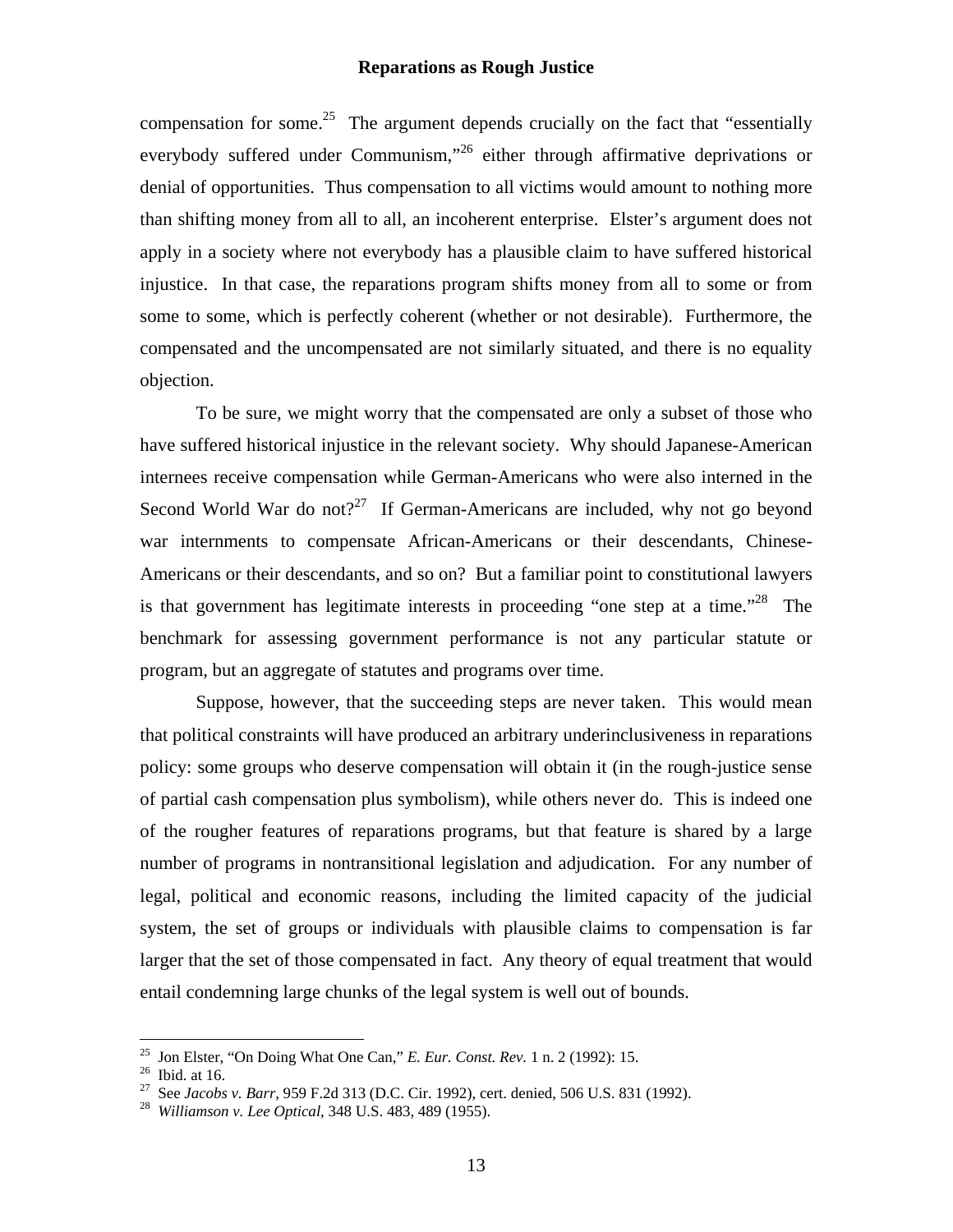The second equality concern is that, in programs such as the Civil Liberties Act, compensation is not individuated, despite relevant differences in suffering or rightsviolations across subgroups of the beneficiary class.<sup>29</sup> This is not an argument against partial compensation; it is an argument for individuated partial compensation. Here too, however, any theory of equal treatment strong enough to condemn nonindividuated reparations would necessarily overshoot, condemning quotidian nontransitional programs. Consider workers' compensation, which awards damages on a set schedule for the loss of limbs despite obvious variation across persons, and agency cost-benefit analysis, which uses a nonindividuated value of a statistical life despite obvious variation across persons.<sup>30</sup> One point in favor of standardization is that it conserves on administrative costs, perhaps so much that there will be a larger pot of money to be distributed. Another point is that the standardization of benefits may create or enhance a sense of solidarity among the beneficiary class, whereas individuation would produce invidious comparisons and intragroup jealousies. We may even speculate that avoiding such jealousies, and promoting intragroup solidarity, helps to produce the sense that justice has been done, even by a scheme of partial compensation.

#### The Limits of Rough Justice

<u>.</u>

 Let me briefly emphasize the limits of the rough-justice intuition. The intuition is underspecified, in the sense that it does not arbitrate between or among proposals that are all (1) roughly superior to the status quo and (2) not ruled out by political or institutional constraints. The force of the intuition is negative: it rebuts an explicit or implicit claim that compensatory reparations should be dismissed as "unprincipled" or "incoherent" from a first-best perspective. Satz and others raise several thoroughly pragmatic worries about compensatory reparations programs, and I have no general quarrel with such points. The only issue about them is whether they are true in fact. In some cases, as with Kutz's argument that symbolic cash compensation or partial payment is generally

<sup>&</sup>lt;sup>29</sup> The Civil Liberties Act is cartoonish in this regard, offering an identical \$20,000 payment to each sufferer. *Civil Liberties Act of 1988*, supra note 3.

<sup>&</sup>lt;sup>30</sup> See Cass R. Sunstein, "Valuing Life: A Plea for Disaggregation," *Duke L. J.* 54 (2004): 385; Eric A. Posner and Cass R. Sunstein, "Dollars and Death," U. Chi. L. Rev. 72 (2005): 537.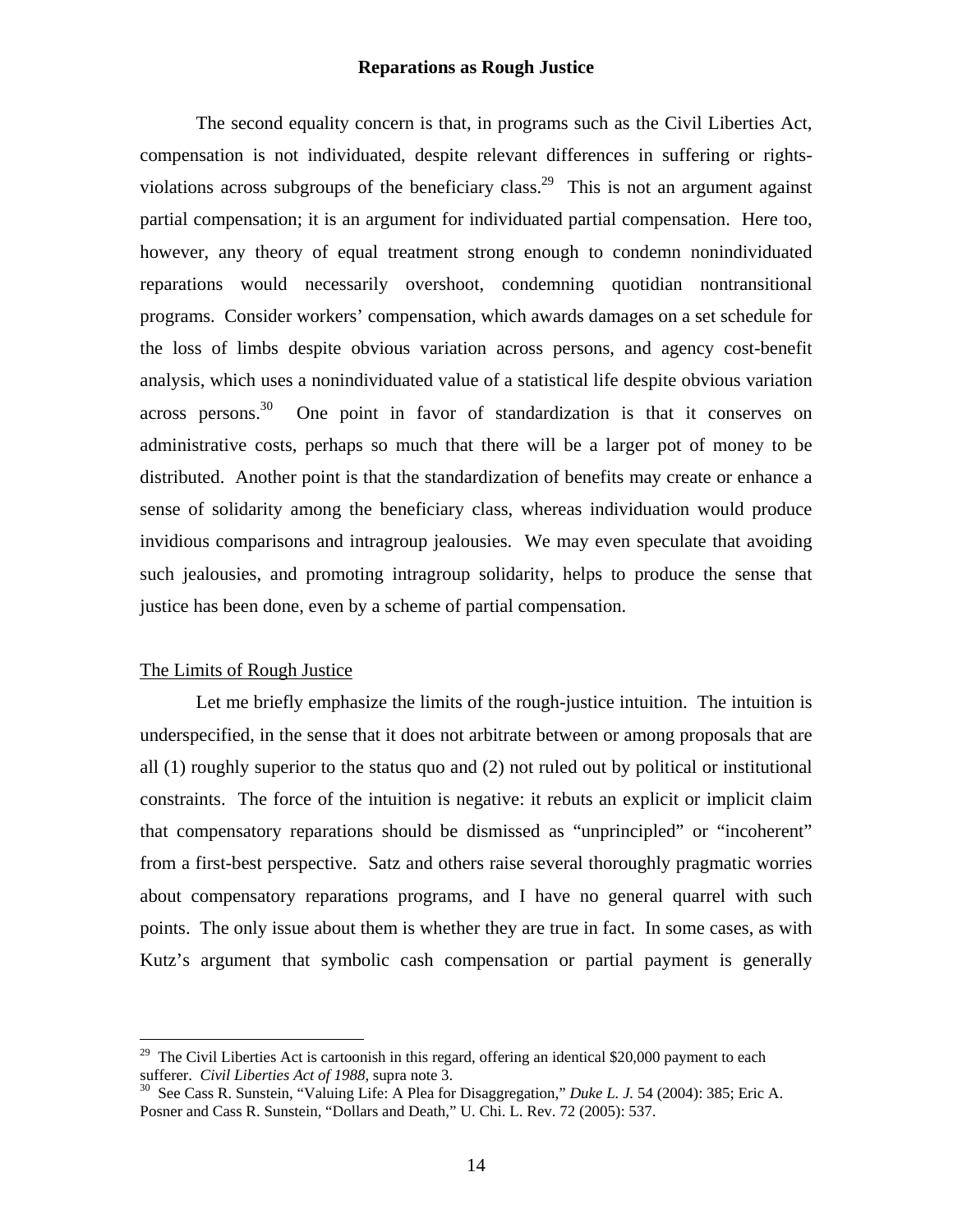perverse, I have gone on to suggest that the concern is not empirically warranted, but there is no larger claim to be made about such arguments.

#### Conclusion

 Insofar as reparations programs, especially cash reparations programs, are justified on compensatory grounds, they are indeed subject to all the conceptual problems that Satz and others have identified. In response, I have offered two points, which I believe are related. The first point is that many of the problems with compensation exist in ordinary, nontransitional legal systems as well; if taken seriously, the conceptual worries prove far too much. The second point is that reparations programs of the sort we actually observe are typically indefensible on any plausible first-best criterion of justice. What animates them is the sense of rough justice: the sense that no compensation would be, in some sense, even less tolerable than a spasmodic lurch in the general direction of justice. It is not so much that "we should do what we can"; it is rather that we can at least do better than we have. So the intuition runs, and it is not defeated or even engaged by pointing out that doing better than we have will require arbitrary and indefensible compromises with political and economic constraints.

 The relationship between these two points is that compensatory reparations programs, by and large, do not seem systematically more objectionable than other compensatory projects that emerge from the legal system. Viewed in the concrete, both transitional and nontransitional programs or awards of compensation are often disastrously unprincipled. We must step back a mile or three, to reflect that in many cases the only other option not ruled out by political constraints – doing nothing at all – would be even worse.

Readers with comments should address them to:

Professor Adrian Vermeule University of Chicago Law School 1111 East 60th Street Chicago, IL 60637 avermeul@midway.uchicago.edu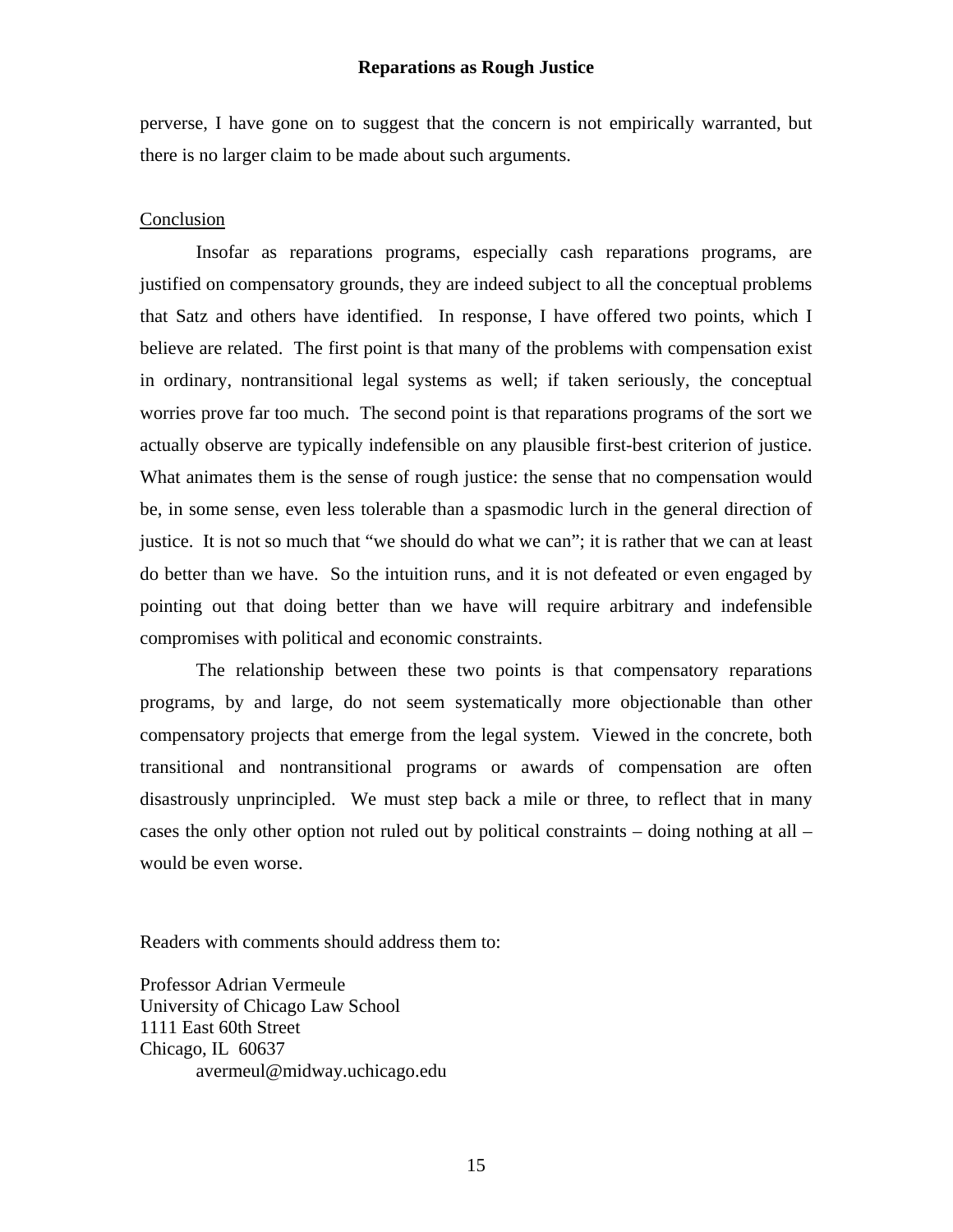#### Chicago Working Papers in Law and Economics (Second Series)

- 1. William M. Landes, Copyright Protection of Letters, Diaries and Other Unpublished Works: An Economic Approach (July 1991)
- 2. Richard A. Epstein, The Path to *The T.J. Hooper*: The Theory and History of Custom in the Law of Tort (August 1991)
- 3. Cass R. Sunstein, On Property and Constitutionalism (September 1991)
- 4. Richard A. Posner, Blackmail, Privacy, and Freedom of Contract (February 1992)
- 5. Randal C. Picker, Security Interests, Misbehavior, and Common Pools (February 1992)
- 6. Tomas J. Philipson & Richard A. Posner, Optimal Regulation of AIDS (April 1992)
- 7. Douglas G. Baird, Revisiting Auctions in Chapter 11 (April 1992)
- 8. William M. Landes, Sequential versus Unitary Trials: An Economic Analysis (July 1992)
- 9. William M. Landes & Richard A. Posner, The Influence of Economics on Law: A Quantitative Study (August 1992)
- 10. Alan O. Sykes, The Welfare Economics of Immigration Law: A Theoretical Survey With An Analysis of U.S. Policy (September 1992)
- 11. Douglas G. Baird, 1992 Katz Lecture: Reconstructing Contracts (November 1992)
- 12. Gary S. Becker, The Economic Way of Looking at Life (January 1993)
- 13. J. Mark Ramseyer, Credibly Committing to Efficiency Wages: Cotton Spinning Cartels in Imperial Japan (March 1993)
- 14. Cass R. Sunstein, Endogenous Preferences, Environmental Law (April 1993)
- 15. Richard A. Posner, What Do Judges and Justices Maximize? (The Same Thing Everyone Else Does) (April 1993)
- 16. Lucian Arye Bebchuk and Randal C. Picker, Bankruptcy Rules, Managerial Entrenchment, and Firm‐Specific Human Capital (August 1993)
- 17. J. Mark Ramseyer, Explicit Reasons for Implicit Contracts: The Legal Logic to the Japanese Main Bank System (August 1993)
- 18. William M. Landes and Richard A. Posner, The Economics of Anticipatory Adjudication (September 1993)
- 19. Kenneth W. Dam, The Economic Underpinnings of Patent Law (September 1993)
- 20. Alan O. Sykes, An Introduction to Regression Analysis (October 1993)
- 21. Richard A. Epstein, The Ubiquity of the Benefit Principle (March 1994)
- 22. Randal C. Picker, An Introduction to Game Theory and the Law (June 1994)
- 23. William M. Landes, Counterclaims: An Economic Analysis (June 1994)
- 24. J. Mark Ramseyer, The Market for Children: Evidence from Early Modern Japan (August 1994)
- 25. Robert H. Gertner and Geoffrey P. Miller, Settlement Escrows (August 1994)
- 26. Kenneth W. Dam, Some Economic Considerations in the Intellectual Property Protection of Software (August 1994)
- 27. Cass R. Sunstein, Rules and Rulelessness, (October 1994)
- 28. David Friedman, More Justice for Less Money: A Step Beyond *Cimino* (December 1994)
- 29. Daniel Shaviro, Budget Deficits and the Intergenerational Distribution of Lifetime Consumption (January 1995)
- 30. Douglas G. Baird, The Law and Economics of Contract Damages (February 1995)
- 31. Daniel Kessler, Thomas Meites, and Geoffrey P. Miller, Explaining Deviations from the Fifty Percent Rule: A Multimodal Approach to the Selection of Cases for Litigation (March 1995)
- 32. Geoffrey P. Miller, Das Kapital: Solvency Regulation of the American Business Enterprise (April 1995)
- 33. Richard Craswell, Freedom of Contract (August 1995)
- 34. J. Mark Ramseyer, Public Choice (November 1995)
- 35. Kenneth W. Dam, Intellectual Property in an Age of Software and Biotechnology (November 1995)
- 36. Cass R. Sunstein, Social Norms and Social Roles (January 1996)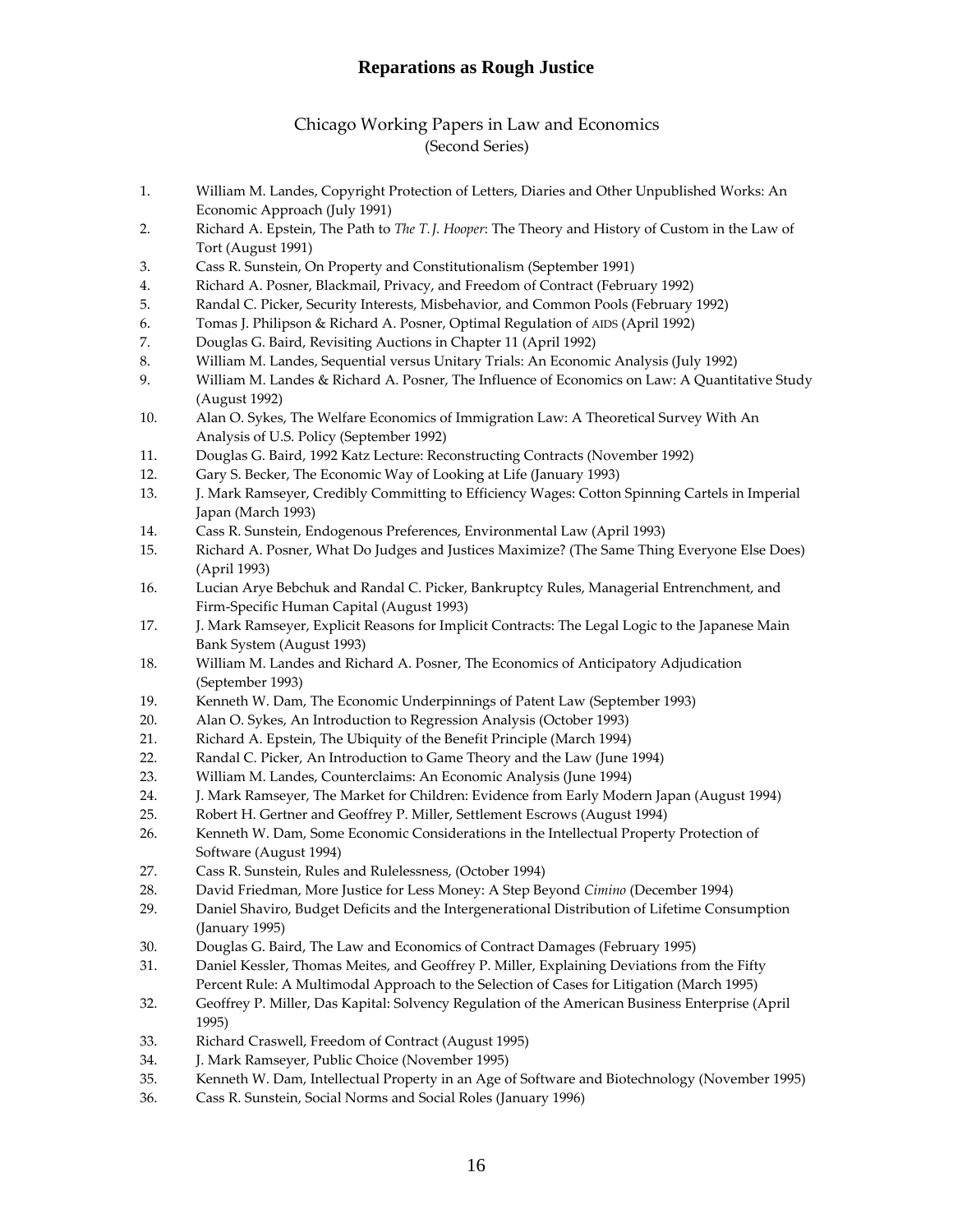- 37. J. Mark Ramseyer and Eric B. Rasmusen, Judicial Independence in Civil Law Regimes: Econometrics from Japan (January 1996)
- 38. Richard A. Epstein, Transaction Costs and Property Rights: Or Do Good Fences Make Good Neighbors? (March 1996)
- 39. Cass R. Sunstein, The Cost‐Benefit State (May 1996)
- 40. William M. Landes and Richard A. Posner, The Economics of Legal Disputes Over the Ownership of Works of Art and Other Collectibles (July 1996)
- 41. John R. Lott, Jr. and David B. Mustard, Crime, Deterrence, and Right-to-Carry Concealed Handguns (August 1996)
- 42. Cass R. Sunstein, Health‐Health Tradeoffs (September 1996)
- 43. G. Baird, The Hidden Virtues of Chapter 11: An Overview of the Law and Economics of Financially Distressed Firms (March 1997)
- 44. Richard A. Posner, Community, Wealth, and Equality (March 1997)
- 45. William M. Landes, The Art of Law and Economics: An Autobiographical Essay (March 1997)
- 46. Cass R. Sunstein, Behavioral Analysis of Law (April 1997)
- 47. John R. Lott, Jr. and Kermit Daniel, Term Limits and Electoral Competitiveness: Evidence from California's State Legislative Races (May 1997)
- 48. Randal C. Picker, Simple Games in a Complex World: A Generative Approach to the Adoption of Norms (June 1997)
- 49. Richard A. Epstein, Contracts Small and Contracts Large: Contract Law through the Lens of Laissez‐Faire (August 1997)
- 50. Cass R. Sunstein, Daniel Kahneman, and David Schkade, Assessing Punitive Damages (with Notes on Cognition and Valuation in Law) (December 1997)
- 51. William M. Landes, Lawrence Lessig, and Michael E. Solimine, Judicial Influence: A Citation Analysis of Federal Courts of Appeals Judges (January 1998)
- 52. John R. Lott, Jr., A Simple Explanation for Why Campaign Expenditures are Increasing: The Government is Getting Bigger (February 1998)
- 53. Richard A. Posner, Values and Consequences: An Introduction to Economic Analysis of Law (March 1998)
- 54. Denise DiPasquale and Edward L. Glaeser, Incentives and Social Capital: Are Homeowners Better Citizens? (April 1998)
- 55. Christine Jolls, Cass R. Sunstein, and Richard Thaler, A Behavioral Approach to Law and Economics (May 1998)
- 56. John R. Lott, Jr., Does a Helping Hand Put Others At Risk?: Affirmative Action, Police Departments, and Crime (May 1998)
- 57. Cass R. Sunstein and Edna Ullmann‐Margalit, Second‐Order Decisions (June 1998)
- 58. Jonathan M. Karpoff and John R. Lott, Jr., Punitive Damages: Their Determinants, Effects on Firm Value, and the Impact of Supreme Court and Congressional Attempts to Limit Awards (July 1998)
- 59. Kenneth W. Dam, Self-Help in the Digital Jungle (August 1998)
- 60. John R. Lott, Jr., How Dramatically Did Women's Suffrage Change the Size and Scope of Government? (September 1998)
- 61. Kevin A. Kordana and Eric A. Posner, A Positive Theory of Chapter 11 (October 1998)
- 62. David A. Weisbach, Line Drawing, Doctrine, and Efficiency in the Tax Law (November 1998)
- 63. Jack L. Goldsmith and Eric A. Posner, A Theory of Customary International Law (November 1998)
- 64. John R. Lott, Jr., Public Schooling, Indoctrination, and Totalitarianism (December 1998)
- 65. Cass R. Sunstein, Private Broadcasters and the Public Interest: Notes Toward A "Third Way" (January 1999)
- 66. Richard A. Posner, An Economic Approach to the Law of Evidence (February 1999)
- 67. Yannis Bakos, Erik Brynjolfsson, Douglas Lichtman, Shared Information Goods (February 1999)
- 68. Kenneth W. Dam, Intellectual Property and the Academic Enterprise (February 1999)
- 69. Gertrud M. Fremling and Richard A. Posner, Status Signaling and the Law, with Particular Application to Sexual Harassment (March 1999)
- 70. Cass R. Sunstein, Must Formalism Be Defended Empirically? (March 1999)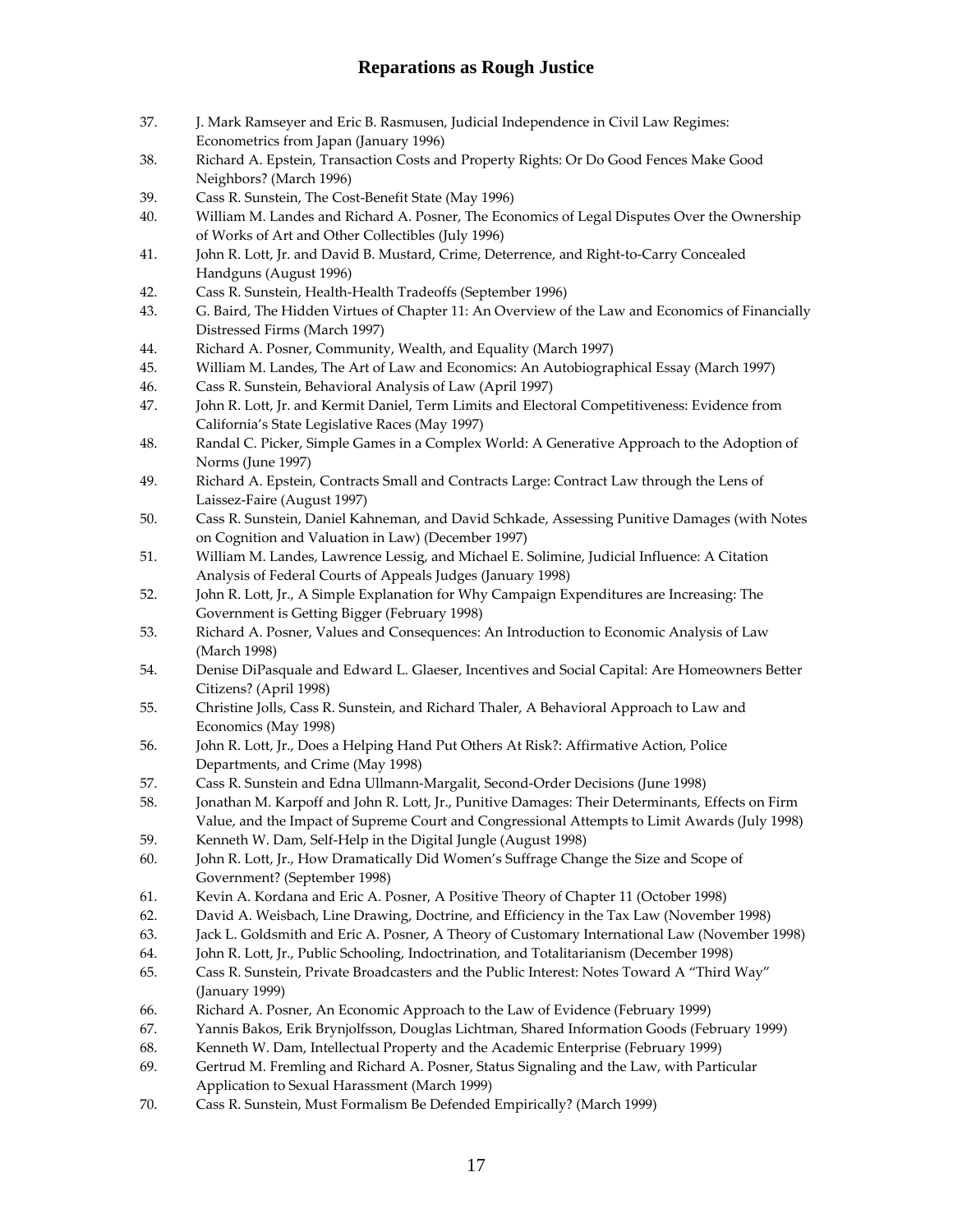- 71. Jonathan M. Karpoff, John R. Lott, Jr., and Graeme Rankine, Environmental Violations, Legal Penalties, and Reputation Costs (March 1999)
- 72. Matthew D. Adler and Eric A. Posner, Rethinking Cost‐Benefit Analysis (April 1999)
- 73. John R. Lott, Jr. and William M. Landes, Multiple Victim Public Shooting, Bombings, and Right-to-Carry Concealed Handgun Laws: Contrasting Private and Public Law Enforcement (April 1999)
- 74. Lisa Bernstein, The Questionable Empirical Basis of Article 2's Incorporation Strategy: A Preliminary Study (May 1999)
- 75. Richard A. Epstein, Deconstructing Privacy: and Putting It Back Together Again (May 1999)
- 76. William M. Landes, Winning the Art Lottery: The Economic Returns to the Ganz Collection (May 1999)
- 77. Cass R. Sunstein, David Schkade, and Daniel Kahneman, Do People Want Optimal Deterrence? (June 1999)
- 78. Tomas J. Philipson and Richard A. Posner, The Long‐Run Growth in Obesity as a Function of Technological Change (June 1999)
- 79. David A. Weisbach, Ironing Out the Flat Tax (August 1999)
- 80. Eric A. Posner, A Theory of Contract Law under Conditions of Radical Judicial Error (August 1999)
- 81. David Schkade, Cass R. Sunstein, and Daniel Kahneman, Are Juries Less Erratic than Individuals? Deliberation, Polarization, and Punitive Damages (September 1999)
- 82. Cass R. Sunstein, Nondelegation Canons (September 1999)
- 83. Richard A. Posner, The Theory and Practice of Citations Analysis, with Special Reference to Law and Economics (September 1999)
- 84. Randal C. Picker, Regulating Network Industries: A Look at *Intel* (October 1999)
- 85. Cass R. Sunstein, Cognition and Cost‐Benefit Analysis (October 1999)
- 86. Douglas G. Baird and Edward R. Morrison, Optimal Timing and Legal Decisionmaking: The Case of the Liquidation Decision in Bankruptcy (October 1999)
- 87. Gertrud M. Fremling and Richard A. Posner, Market Signaling of Personal Characteristics (November 1999)
- 88. Matthew D. Adler and Eric A. Posner, Implementing Cost-Benefit Analysis When Preferences Are Distorted (November 1999)
- 89. Richard A. Posner, Orwell versus Huxley: Economics, Technology, Privacy, and Satire (November 1999)
- 90. David A. Weisbach, Should the Tax Law Require Current Accrual of Interest on Derivative Financial Instruments? (December 1999)
- 91. Cass R. Sunstein, The Law of Group Polarization (December 1999)
- 92. Eric A. Posner, Agency Models in Law and Economics (January 2000)
- 93. Karen Eggleston, Eric A. Posner, and Richard Zeckhauser, Simplicity and Complexity in Contracts (January 2000)
- 94. Douglas G. Baird and Robert K. Rasmussen, Boyd's Legacy and Blackstone's Ghost (February 2000)
- 95. David Schkade, Cass R. Sunstein, Daniel Kahneman, Deliberating about Dollars: The Severity Shift (February 2000)
- 96. Richard A. Posner and Eric B. Rasmusen, Creating and Enforcing Norms, with Special Reference to Sanctions (March 2000)
- 97. Douglas Lichtman, Property Rights in Emerging Platform Technologies (April 2000)
- 98. Cass R. Sunstein and Edna Ullmann-Margalit, Solidarity in Consumption (May 2000)
- 99. David A. Weisbach, An Economic Analysis of Anti-Tax Avoidance Laws (May 2000, revised May 2002)
- 100. Cass R. Sunstein, Human Behavior and the Law of Work (June 2000)
- 101. William M. Landes and Richard A. Posner, Harmless Error (June 2000)
- 102. Robert H. Frank and Cass R. Sunstein, Cost-Benefit Analysis and Relative Position (August 2000)
- 103. Eric A. Posner, Law and the Emotions (September 2000)
- 104. Cass R. Sunstein, Cost‐Benefit Default Principles (October 2000)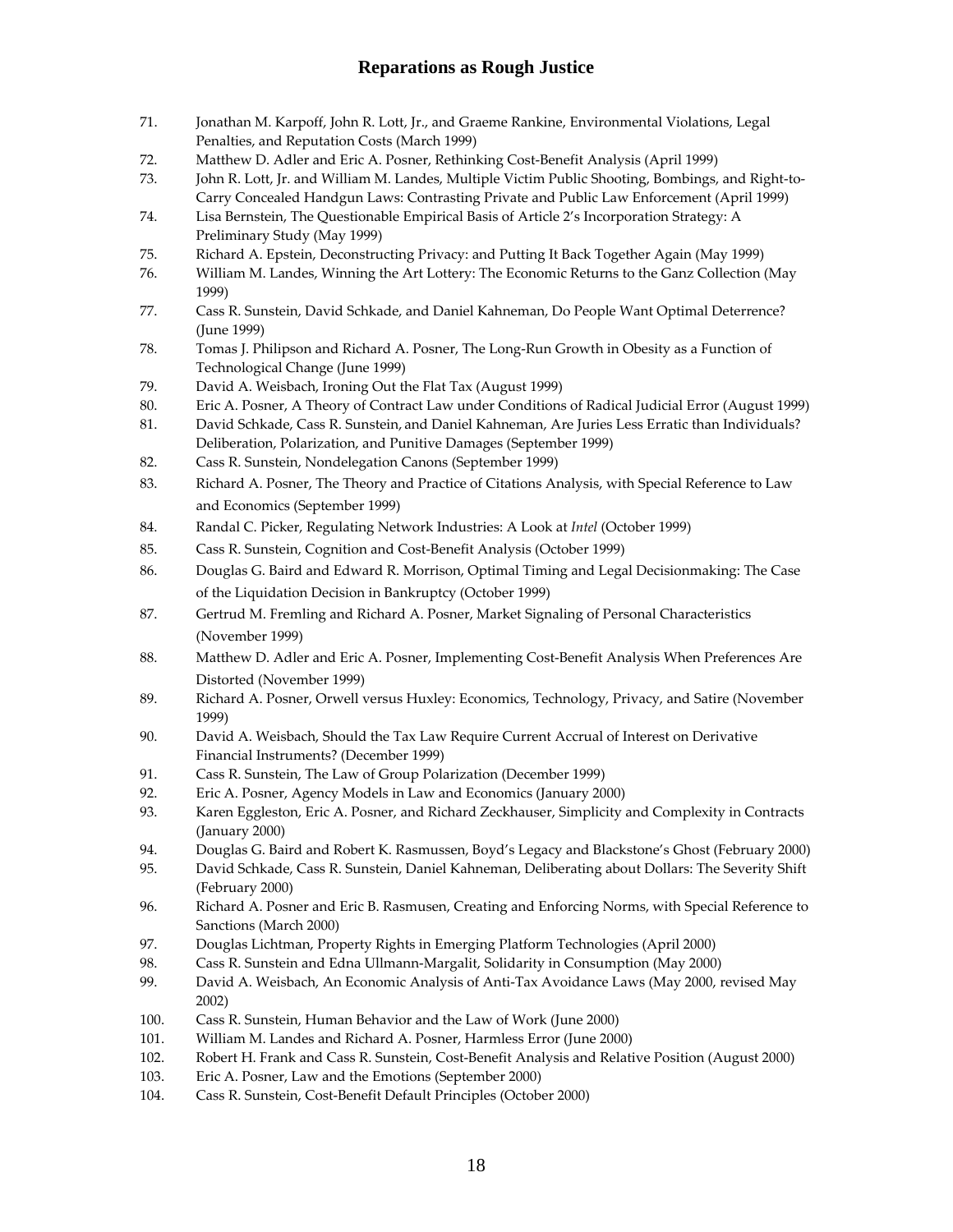- 105. Jack Goldsmith and Alan Sykes, The Dormant Commerce Clause and the Internet (November 2000)
- 106. Richard A. Posner, Antitrust in the New Economy (November 2000)
- 107. Douglas Lichtman, Scott Baker, and Kate Kraus, Strategic Disclosure in the Patent System (November 2000)
- 108. Jack L. Goldsmith and Eric A. Posner, Moral and Legal Rhetoric in International Relations: A Rational Choice Perspective (November 2000)
- 109. William Meadow and Cass R. Sunstein, Statistics, Not Experts (December 2000)
- 110. Saul Levmore, Conjunction and Aggregation (December 2000)
- 111. Saul Levmore, Puzzling Stock Options and Compensation Norms (December 2000)
- 112. Richard A. Epstein and Alan O. Sykes, The Assault on Managed Care: Vicarious Liability, Class Actions and the Patient's Bill of Rights (December 2000)
- 113. William M. Landes, Copyright, Borrowed Images and Appropriation Art: An Economic Approach (December 2000)
- 114. Cass R. Sunstein, Switching the Default Rule (January 2001)
- 115. George G. Triantis, Financial Contract Design in the World of Venture Capital (January 2001)
- 116. Jack Goldsmith, Statutory Foreign Affairs Preemption (February 2001)
- 117. Richard Hynes and Eric A. Posner, The Law and Economics of Consumer Finance (February 2001)
- 118. Cass R. Sunstein, Academic Fads and Fashions (with Special Reference to Law) (March 2001)
- 119. Eric A. Posner, Controlling Agencies with Cost-Benefit Analysis: A Positive Political Theory Perspective (April 2001)
- 120. Douglas G. Baird, Does Bogart Still Get Scale? Rights of Publicity in the Digital Age (April 2001)
- 121. Douglas G. Baird and Robert K. Rasmussen, Control Rights, Priority Rights and the Conceptual Foundations of Corporate Reorganization (April 2001)
- 122. David A. Weisbach, Ten Truths about Tax Shelters (May 2001)
- 123. William M. Landes, What Has the Visual Arts Rights Act of 1990 Accomplished? (May 2001)
- 124. Cass R. Sunstein, Social and Economic Rights? Lessons from South Africa (May 2001)
- 125. Christopher Avery, Christine Jolls, Richard A. Posner, and Alvin E. Roth, The Market for Federal Judicial Law Clerks (June 2001)
- 126. Douglas G. Baird and Edward R. Morrison, Bankruptcy Decision Making (June 2001)
- 127. Cass R. Sunstein, Regulating Risks after ATA (June 2001)
- 128. Cass R. Sunstein, The Laws of Fear (June 2001)
- 129. Richard A. Epstein, In and Out of Public Solution: The Hidden Perils of Property Transfer (July 2001)
- 130. Randal C. Picker, Pursuing a Remedy in *Microsoft*: The Declining Need for Centralized Coordination in a Networked World (July 2001)
- 131. Cass R. Sunstein, Daniel Kahneman, David Schkade, and Ilana Ritov, Predictably Incoherent Judgments (July 2001)
- 132. Eric A. Posner, Courts Should Not Enforce Government Contracts (August 2001)
- 133. Lisa Bernstein, Private Commercial Law in the Cotton Industry: Creating Cooperation through Rules, Norms, and Institutions (August 2001)
- 134. Richard A. Epstein, The Allocation of the Commons: Parking and Stopping on the Commons (August 2001)
- 135. Cass R. Sunstein, The Arithmetic of Arsenic (September 2001)
- 136. Eric A. Posner, Richard Hynes, and Anup Malani, The Political Economy of Property Exemption Laws (September 2001)
- 137. Eric A. Posner and George G. Triantis, Covenants Not to Compete from an Incomplete Contracts Perspective (September 2001)
- 138. Cass R. Sunstein, Probability Neglect: Emotions, Worst Cases, and Law (November 2001)
- 139. Randall S. Kroszner and Philip E. Strahan, Throwing Good Money after Bad? Board Connections and Conflicts in Bank Lending (December 2001)
- 140. Alan O. Sykes, TRIPs, Pharmaceuticals, Developing Countries, and the Doha "Solution" (February 2002)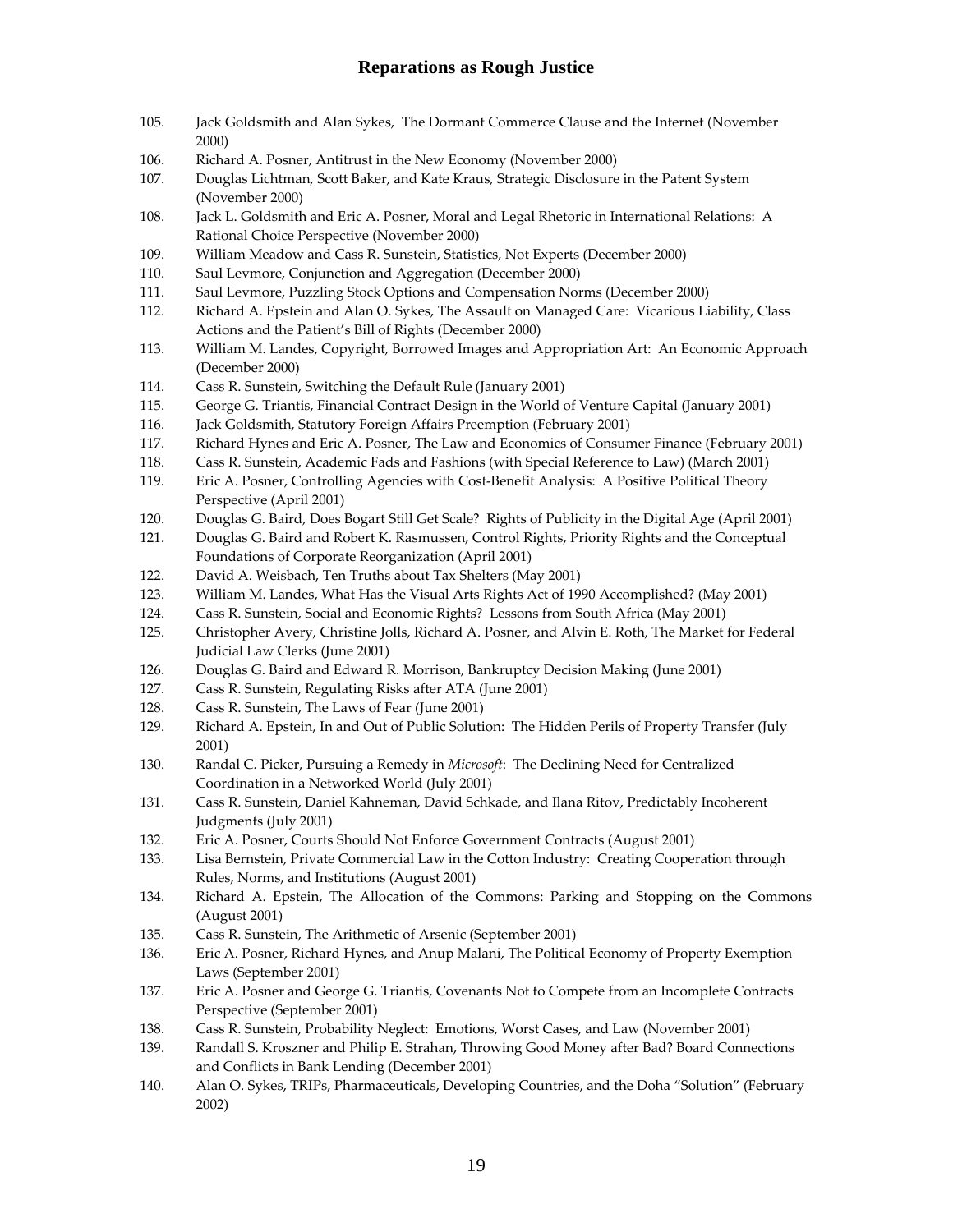- 141. Edna Ullmann‐Margalit and Cass R. Sunstein, Inequality and Indignation (February 2002)
- 142. Daniel N. Shaviro and David A. Weisbach, The Fifth Circuit Gets It Wrong in *Compaq v. Commissioner* (February 2002) (Published in *Tax Notes*, January 28, 2002)
- 143. Warren F. Schwartz and Alan O. Sykes, The Economic Structure of Renegotiation and Dispute Resolution in the WTO/GATT System (March 2002, *Journal of Legal Studies* 2002)
- 144. Richard A. Epstein, HIPAA on Privacy: Its Unintended and Intended Consequences (March 2002, forthcoming *Cato Journal*, summer 2002)
- 145. David A. Weisbach, Thinking Outside the Little Boxes (March 2002, *Texas Law Review*)
- 146. Eric A. Posner, Economic Analysis of Contract Law after Three Decades: Success or Failure (March 2002)
- 147. Randal C. Picker, Copyright as Entry Policy: The Case of Digital Distribution (April 2002, The Antitrust Bulletin)
- 148. David A. Weisbach, Taxes and Torts in the Redistribution of Income (April 2002, Coase Lecture February 2002)
- 149. Cass R. Sunstein, Beyond the Precautionary Principle (April 2002)
- 150. Robert W. Hahn and Cass R. Sunstein, A New Executive Order for Improving Federal Regulation? Deeper and Wider Cost‐Benefit Analysis (April 2002)
- 151. Douglas Lichtman, Copyright as a Rule of Evidence (May 2002, updated January 2003)
- 152. Richard A. Epstein, Steady the Course: Property Rights in Genetic Material (May 2002; revised March 2003)
- 153. Jack Goldsmith and Cass R. Sunstein, Military Tribunals and Legal Culture: What a Difference Sixty Years Makes (June 2002)
- 154. William M. Landes and Richard A. Posner, Indefinitely Renewable Copyright (July 2002)
- 155. Anne Gron and Alan O. Sykes, Terrorism and Insurance Markets: A Role for the Government as Insurer? (July 2002)
- 156. Cass R. Sunstein and Adrian Vermeule, Interpretation and Institutions (July 2002)
- 157. Cass R. Sunstein, The Rights of Animals: A Very Short Primer (August 2002)
- 158. Cass R. Sunstein, Avoiding Absurdity? A New Canon in Regulatory Law (with Notes on Interpretive Theory) (August 2002)
- 159. Randal C. Picker, From Edison to the Broadcast Flag: Mechanisms of Consent and Refusal and the Propertization of Copyright (September 2002)
- 160. Eric A. Posner, A Theory of the Laws of War (September 2002)
- 161 Eric A. Posner, Probability Errors: Some Positive and Normative Implications for Tort and Contract Law (September 2002)
- 162. Lior Jacob Strahilevitz, Charismatic Code, Social Norms, and the Emergence of Cooperation on the File‐Swapping Networks (September 2002)
- 163. David A. Weisbach, Does the X‐Tax Mark the Spot? (September 2002)
- 164. Cass R. Sunstein, Conformity and Dissent (September 2002)
- 165. Cass R. Sunstein, Hazardous Heuristics (October 2002)
- 166. Douglas Lichtman, Uncertainty and the Standard for Preliminary Relief (October 2002)
- 167. Edward T. Swaine, Rational Custom (November 2002)
- 168. Julie Roin, Truth in Government: Beyond the Tax Expenditure Budget (November 2002)
- 169. Avraham D. Tabbach, Criminal Behavior: Sanctions and Income Taxation: An Economic Analysis (November 2002)
- 170. Richard A. Epstein, In Defense of "Old" Public Health: The Legal Framework for the Regulation of Public Health (December 2002)
- 171. Richard A. Epstein, Animals as Objects, or Subjects, of Rights (December 2002)
- 172. David A. Weisbach, Taxation and Risk‐Taking with Multiple Tax Rates (December 2002)
- 173. Douglas G. Baird and Robert K. Rasmussen, The End of Bankruptcy (December 2002)
- 174. Richard A. Epstein, Into the Frying Pan: Standing and Privity under the Telecommunications Act of 1996 and Beyond (December 2002)
- 175. Douglas G. Baird, In Coase's Footsteps (January 2003)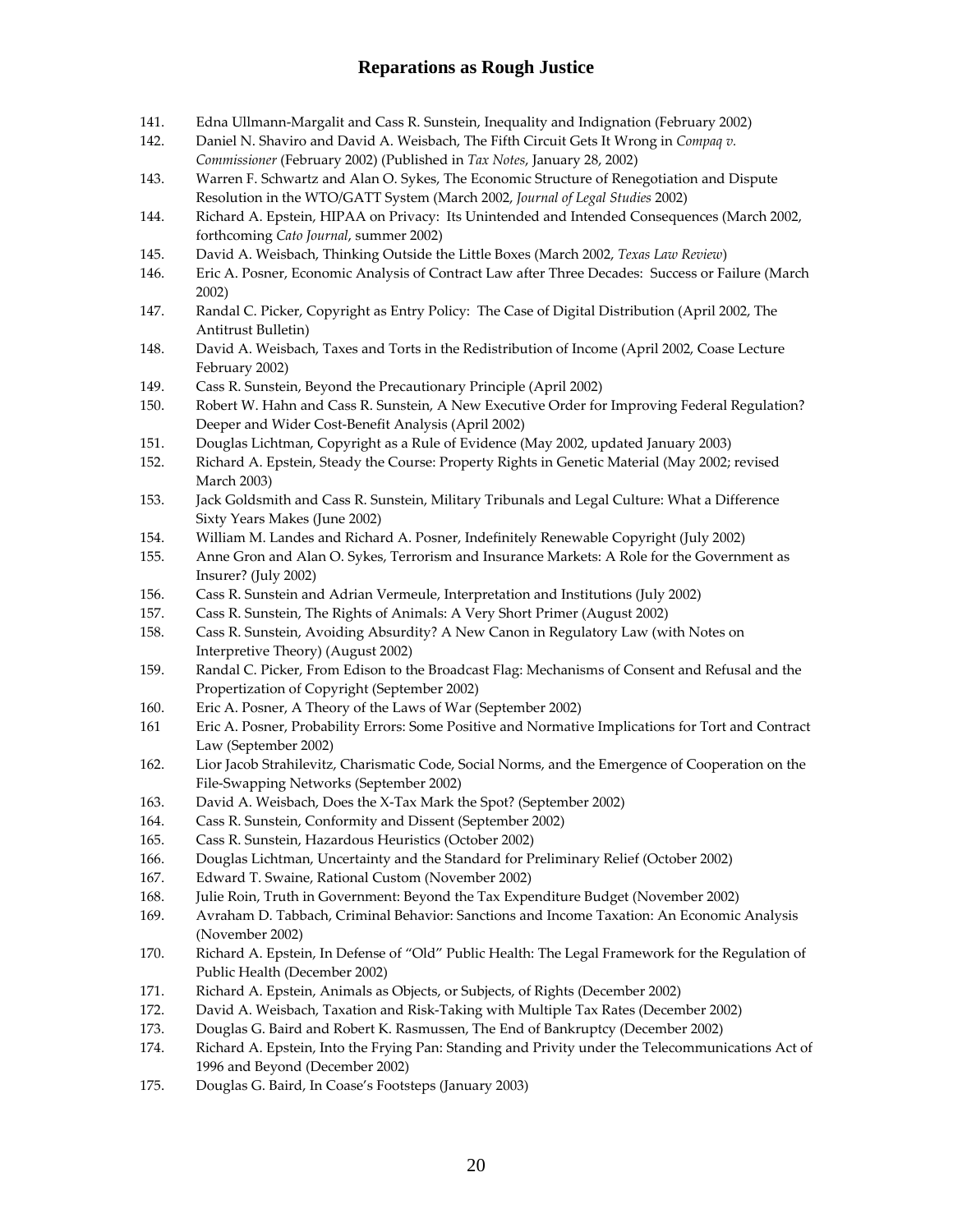- 176. David A. Weisbach, Measurement and Tax Depreciation Policy: The Case of Short‐Term Assets (January 2003)
- 177. Randal C. Picker, Understanding Statutory Bundles: Does the Sherman Act Come with the 1996 Telecommunications Act? (January 2003)
- 178. Douglas Lichtman and Randal C. Picker, Entry Policy in Local Telecommunications: *Iowa Utilities* and *Verizon* (January 2003)
- 179. William Landes and Douglas Lichtman, Indirect Liability for Copyright Infringement: An Economic Perspective (February 2003)
- 180. Cass R. Sunstein, Moral Heuristics (March 2003)
- 181. Amitai Aviram, Regulation by Networks (March 2003)
- 182. Richard A. Epstein, Class Actions: Aggregation, Amplification *and* Distortion (April 2003)
- 183. Richard A. Epstein, The "Necessary" History of Property and Liberty (April 2003)
- 184. Eric A. Posner, Transfer Regulations and Cost‐Effectiveness Analysis (April 2003)
- 185. Cass R. Sunstein and Richard H. Thaler, Libertarian Paternalizm Is Not an Oxymoron (May 2003)
- 186. Alan O. Sykes, The Economics of WTO Rules on Subsidies and Countervailing Measures (May 2003)
- 187. Alan O. Sykes, The Safeguards Mess: A Critique of WTO Jurisprudence (May 2003)
- 188. Alan O. Sykes, International Trade and Human Rights: An Economic Perspective (May 2003)
- 189. Saul Levmore and Kyle Logue, Insuring against Terrorism—and Crime (June 2003)
- 190. Richard A. Epstein, Trade Secrets as Private Property: Their Constitutional Protection (June 2003)
- 191. Cass R. Sunstein, Lives, Life-Years, and Willingness to Pay (June 2003)
- 192. Amitai Aviram, The Paradox of Spontaneous Formation of Private Legal Systems (July 2003)
- 193. Robert Cooter and Ariel Porat, Decreasing Liability Contracts (July 2003)
- 194. David A. Weisbach and Jacob Nussim, The Integration of Tax and Spending Programs (September 2003)
- 195. William L. Meadow, Anthony Bell, and Cass R. Sunstein, Statistics, Not Memories: What Was the Standard of Care for Administering Antenatal Steroids to Women in Preterm Labor between 1985 and 2000? (September 2003)
- 196. Cass R. Sunstein, What Did *Lawrence* Hold? Of Autonomy, Desuetude, Sexuality, and Marriage (September 2003)
- 197. Randal C. Picker, The Digital Video Recorder: Unbundling Advertising and Content (September 2003)
- 198. Cass R. Sunstein, David Schkade, and Lisa Michelle Ellman, Ideological Voting on Federal Courts of Appeals: A Preliminary Investigation (September 2003)
- 199. Avraham D. Tabbach, The Effects of Taxation on Income Producing Crimes with Variable Leisure Time (October 2003)
- 200. Douglas Lichtman, Rethinking Prosecution History Estoppel (October 2003)
- 201. Douglas G. Baird and Robert K. Rasmussen, Chapter 11 at Twilight (October 2003)
- 202. David A. Weisbach, Corporate Tax Avoidance (January 2004)
- 203. David A. Weisbach, The (Non)Taxation of Risk (January 2004)
- 204. Richard A. Epstein, Liberty versus Property? Cracks in the Foundations of Copyright Law (April 2004)
- 205. Lior Jacob Strahilevitz, The Right to Destroy (January 2004)
- 206. Eric A. Posner and John C. Yoo, A Theory of International Adjudication (February 2004)
- 207. Cass R. Sunstein, Are Poor People Worth Less Than Rich People? Disaggregating the Value of Statistical Lives (February 2004)
- 208. Richard A. Epstein, Disparities and Discrimination in Health Care Coverage; A Critique of the Institute of Medicine Study (March 2004)
- 209. Richard A. Epstein and Bruce N. Kuhlik, Navigating the Anticommons for Pharmaceutical Patents: Steady the Course on Hatch‐Waxman (March 2004)
- 210. Richard A. Esptein, The Optimal Complexity of Legal Rules (April 2004)
- 211. Eric A. Posner and Alan O. Sykes, Optimal War and *Jus Ad Bellum* (April 2004)
- 212. Alan O. Sykes, The Persistent Puzzles of Safeguards: Lessons from the Steel Dispute (May 2004)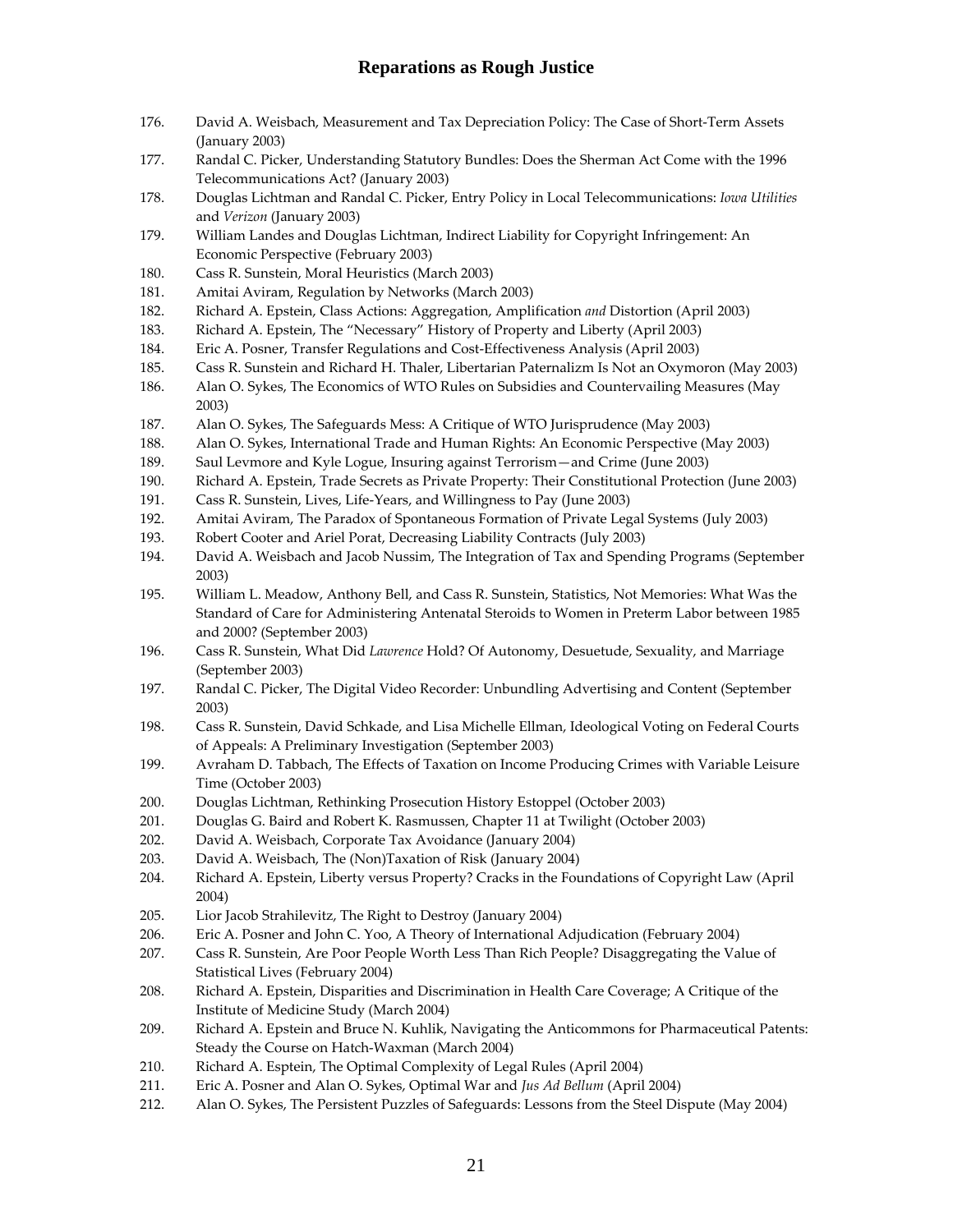- 213. Luis Garicano and Thomas N. Hubbard, Specialization, Firms, and Markets: The Division of Labor within and between Law Firms (April 2004)
- 214. Luis Garicano and Thomas N. Hubbard, Hierarchies, Specialization, and the Utilization of Knowledge: Theory and Evidence from the Legal Services Industry (April 2004)
- 215. James C. Spindler, Conflict or Credibility: Analyst Conflicts of Interest and the Market for Underwriting Business (July 2004)
- 216. Alan O. Sykes, The Economics of Public International Law (July 2004)
- 217. Douglas Lichtman and Eric Posner, Holding Internet Service Providers Accountable (July 2004)
- 218. Shlomo Benartzi, Richard H. Thaler, Stephen P. Utkus, and Cass R. Sunstein, Company Stock, Market Rationality, and Legal Reform (July 2004)
- 219. Cass R. Sunstein, Group Judgments: Deliberation, Statistical Means, and Information Markets (August 2004, revised October 2004)
- 220. Cass R. Sunstein, Precautions against What? The Availability Heuristic and Cross-Cultural Risk Perceptions (August 2004)
- 221. M. Todd Henderson and James C. Spindler, Corporate Heroin: A Defense of Perks (August 2004)
- 222. Eric A. Posner and Cass R. Sunstein, Dollars and Death (August 2004)
- 223. Randal C. Picker, Cyber Security: Of Heterogeneity and Autarky (August 2004)
- 224. Randal C. Picker, Unbundling Scope-of-Permission Goods: When Should We Invest in Reducing Entry Barriers? (September 2004)
- 225. Christine Jolls and Cass R. Sunstein, Debiasing through Law (September 2004)
- 226. Richard A. Posner, An Economic Analysis of the Use of Citations in the Law (2000)
- 227. Cass R. Sunstein, Cost-Benefit Analysis and the Environment (October 2004)
- 228. Kenneth W. Dam, Cordell Hull, the Reciprocal Trade Agreement Act, and the WTO (October 2004)
- 229. Richard A. Posner, The Law and Economics of Contract Interpretation (November 2004)
- 230. Lior Jacob Strahilevitz, A Social Networks Theory of Privacy (December 2004)
- 231. Cass R. Sunstein, Minimalism at War (December 2004)
- 232. Douglas Lichtman, How the Law Responds to Self-Help (December 2004)
- 233. Eric A. Posner, The Decline of the International Court of Justice (December 2004)
- 234. Eric A. Posner, Is the International Court of Justice Biased? (December 2004)
- 235. Alan O. Sykes, Public vs. Private Enforcement of International Economic Law: Of Standing and Remedy (February 2005)
- 236. Douglas G. Baird and Edward R. Morrison, Serial Entrepreneurs and Small Business Bankruptcies (March 2005)
- 237. Eric A. Posner, There Are No Penalty Default Rules in Contract Law (March 2005)
- 238. Randal C. Picker, Copyright and the DMCA: Market Locks and Technological Contracts (March 2005)
- 239. Cass R. Sunstein and Adrian Vermeule, Is Capital Punishment Morally Required? The Relevance of Life‐Life Tradeoffs (March 2005)
- 240. Alan O. Sykes, Trade Remedy Laws (March 2005)
- 241. Randal C. Picker, Rewinding *Sony*: The Evolving Product, Phoning Home, and the Duty of Ongoing Design (March 2005)
- 242. Cass R. Sunstein, Irreversible and Catastrophic (April 2005)
- 243. James C. Spindler, IPO Liability and Entrepreneurial Response (May 2005)
- 244. Douglas Lichtman, Substitutes for the Doctrine of Equivalents: A Response to Meurer and Nard (May 2005)
- 245. Cass R. Sunstein, A New Progressivism (May 2005)
- 246. Douglas G. Baird, Property, Natural Monopoly, and the Uneasy Legacy of *INS v. AP* (May 2005)
- 247. Douglas G. Baird and Robert K. Rasmussen, Private Debt and the Missing Lever of Corporate Governance (May 2005)
- 248. Cass R. Sunstein, Administrative Law Goes to War (May 2005)
- 249. Cass R. Sunstein, Chevron Step Zero (May 2005)
- 250. Lior Jacob Strahilevitz, Exclusionary Amenities in Residential Communities (July 2005)